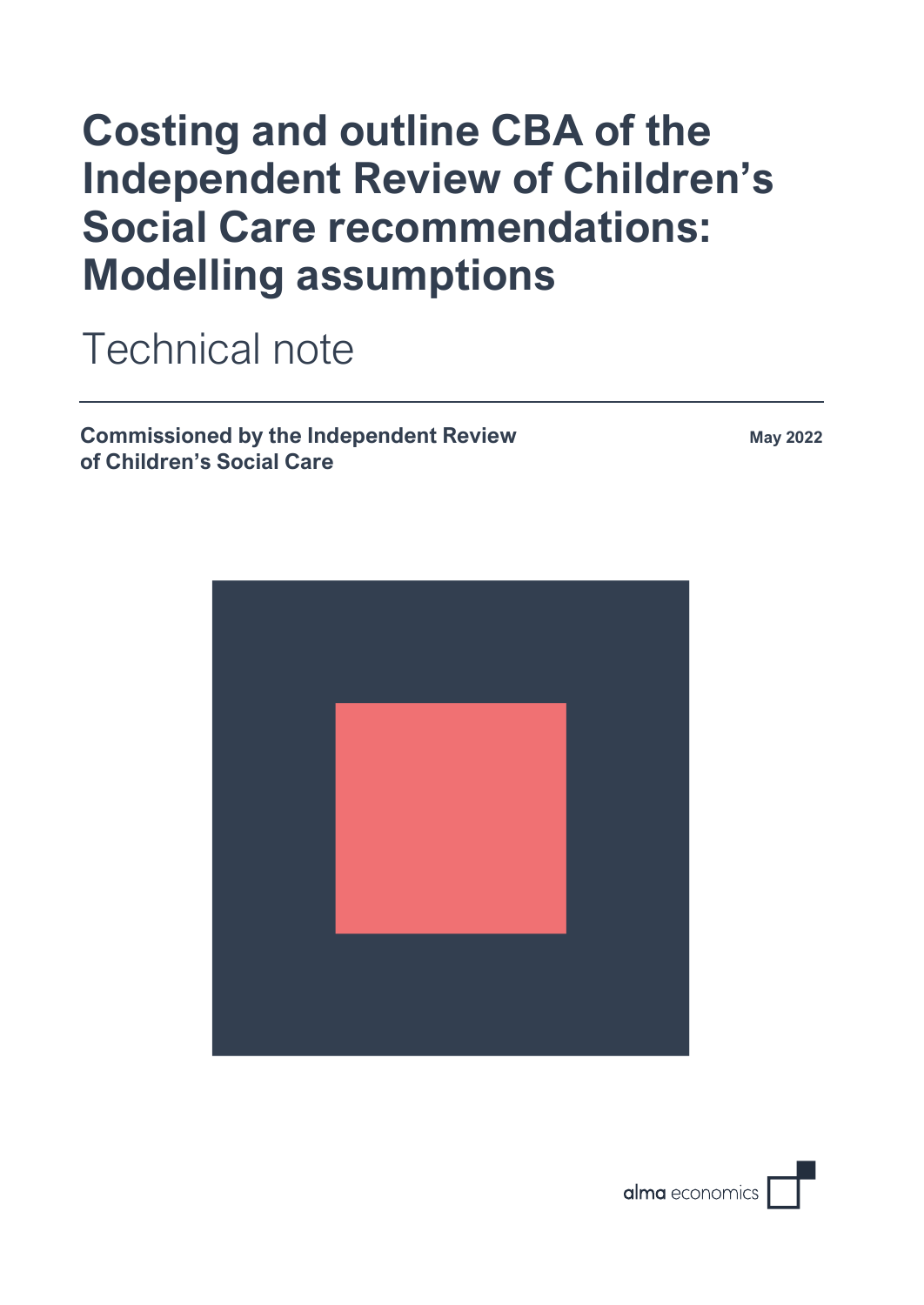# Table of Contents

| R1. Providing financial assistance for SGOs and CAOs on par with the foster allowance 3        |
|------------------------------------------------------------------------------------------------|
| R2. Providing legal aid to SGOs, CAOs, and carers considering kinship arrangements 5           |
|                                                                                                |
|                                                                                                |
|                                                                                                |
|                                                                                                |
|                                                                                                |
|                                                                                                |
|                                                                                                |
|                                                                                                |
|                                                                                                |
|                                                                                                |
|                                                                                                |
|                                                                                                |
| R4. Introducing a residential leadership programme and registration with a regulatory body  13 |
|                                                                                                |
|                                                                                                |
|                                                                                                |
|                                                                                                |
|                                                                                                |
|                                                                                                |
|                                                                                                |
|                                                                                                |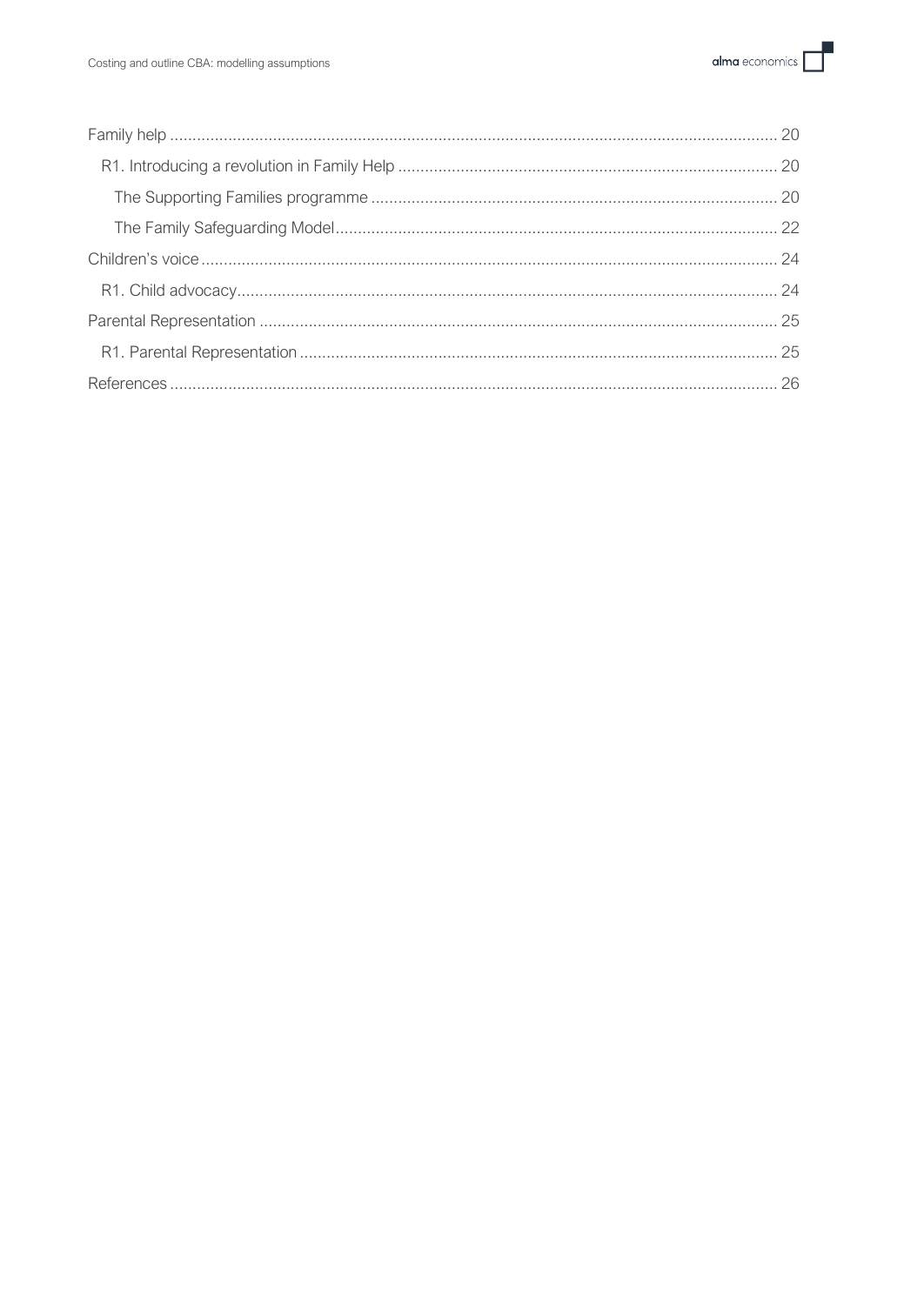# <span id="page-3-0"></span>Introduction

Alma Economics worked with the Independent Review of Children's Social Care (the Review) to investigate the outcomes of children who need a social worker and related costs, as well as to estimate the costs and benefits of proposed recommendations to reform children's social care. This research project comprised two phases. Phase 1 documented the lifetime cost to individuals, the state and society of adverse outcomes of children with a social worker. Phase 2 estimated the impact on public finances and produced an outline Cost-Benefit Analysis of the Review's recommendations.

This technical note is part of Phase 2. It provides more information on the modelling approach and it accompanies the model outputs.

Estimates of the impact on public finances capture costs and savings to the public sector. The outline CBA takes a wider approach and reflects costs and benefits to society, following HM Treasury Green Book guidance. The frameworks used for estimating each type of cost are detailed below.

Each recommendation is approached on a stand-alone basis – in other words, estimates do not directly take into account the interaction between different recommendations.

### <span id="page-3-1"></span>**Framework for estimating the impact on public finances**

The impact on public finances of each recommendation is estimated by calculating (i) a static costing, (ii) costs arising following behavioural responses to the recommendation, and (iii) additional savings due to the reduction in adverse outcomes, which are defined as follows:

- **Static costing:** net costs to the public sector of the policy given the current behaviours of individuals affected. For example, the static costing of a recommendation that increases the remuneration of carers considers the costs and savings based on the current number of carers.
- **Costs following behavioural response:** additional net costs to the public sector due to changes in behaviours as a result of the policy. For example, the behavioural element of the costing of a recommendation that increases the remuneration of carers considers the costs and savings to the public sector because of the increase of the number of carers due to the policy.
- **Additional savings due to the reduction of adverse outcomes**. These are savings to public services due to the reduction in the incidence of adverse outcomes amongst children affected by the recommendations both in childhood and later on in adulthood. Estimates of the cost of adverse outcomes of children with a social worker were produced during Phase I of the project. The adverse outcomes considered include reduced employment, loss of earnings, anxiety and depression, substance misuse, conduct disorder and anti-social behaviour, offending, homelessness, and mortality (see below for more details).

All estimates of the impact on public finances are reported in nominal terms and account for inflation at a constant level of 2% every year. We also assume that the population of children and young people targeted by the recommendations (i.e. children looked after (CLA), care leavers etc.) increases over time in line with ONS population projections shared by the review team.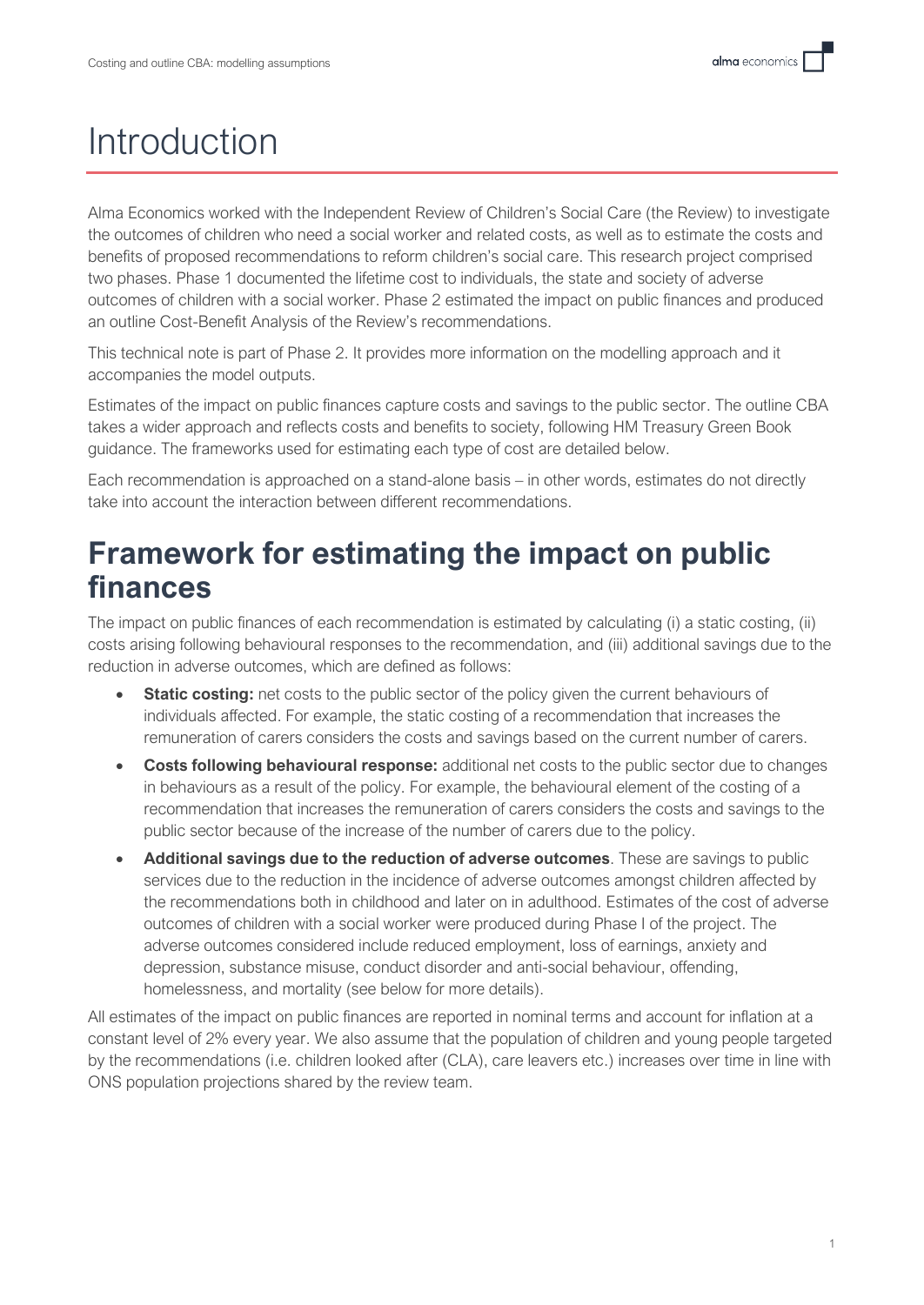#### <span id="page-4-0"></span>**Outline Cost-Benefit Analysis**

In addition to estimating the impact on public finances, we produced estimates of the Net Present Value (NPV) over 30 years of the social costs and benefits of the recommendations. This outline Cost-Benefit Analysis of the recommendations should be seen as indicative rather than comprehensive. In line with the Green Book, all costs and benefits are discounted using the social time preference rate of 3.5%, while the value of QALY effects are discounted at the health rate of 1.5% (HM Treasury, 2020).

#### **Estimating the impact of the recommendations on adverse outcomes**

In Paying the Price (2021) we estimated the cost of adverse outcomes experienced by children who need a social worker. These children experience worse outcomes compared to the general population across different dimensions (education, health etc.) that tend to persist during adulthood. Adverse outcomes are associated with two types of costs: cost to services and wider social costs.

#### **Cost to services**

Adverse outcomes such as depression, anxiety, substance misuse, alcohol abuse have an impact on public finances as they result in increased use of services. These include, among others, higher use of the NHS and the criminal justice system. We include in the model savings generated by a reduction in adverse outcomes due to the recommendations.

#### **Wider social costs**

Adverse outcomes also impact on the individuals experiencing those outcomes as well the wider society, including:

- Impact on wellbeing this refers to the impact of adverse outcomes on the wellbeing of children and adults. For example, increased prevalence of anxiety and depression results in a decline in quality of life and overall wellbeing. To monetise the health impact on life-years and quality of life, we use the Quality Adjusted Life Years (QALYs). The QALY approach weights life years (saved or lost) by the quality of life experienced in those years. One QALY is equal to 1 year of life in perfect health, and it is valued at £60,000 according to the Green Book.
- Productivity losses we consider the decline in productivity and contribution to the wider economy. The most direct contributor to this cost is the lower rate of employment among children who need a social worker compared to the general population. Other contributors to productivity losses include loss in earnings, increased absenteeism and early retirement due to adverse outcomes like mental health problems and substance misuse, as well as early mortality, that result in foregone productivity.
- Other social costs these are not captured by the above categories and include the cost of fear of crime due to higher offence rates among children who need a social worker compared to the general population and the cost of the physical and emotional injuries suffered by victims.

Wider social benefits due to a reduction in adverse outcomes as a result of the recommendations are included in the Cost-Benefit Analysis.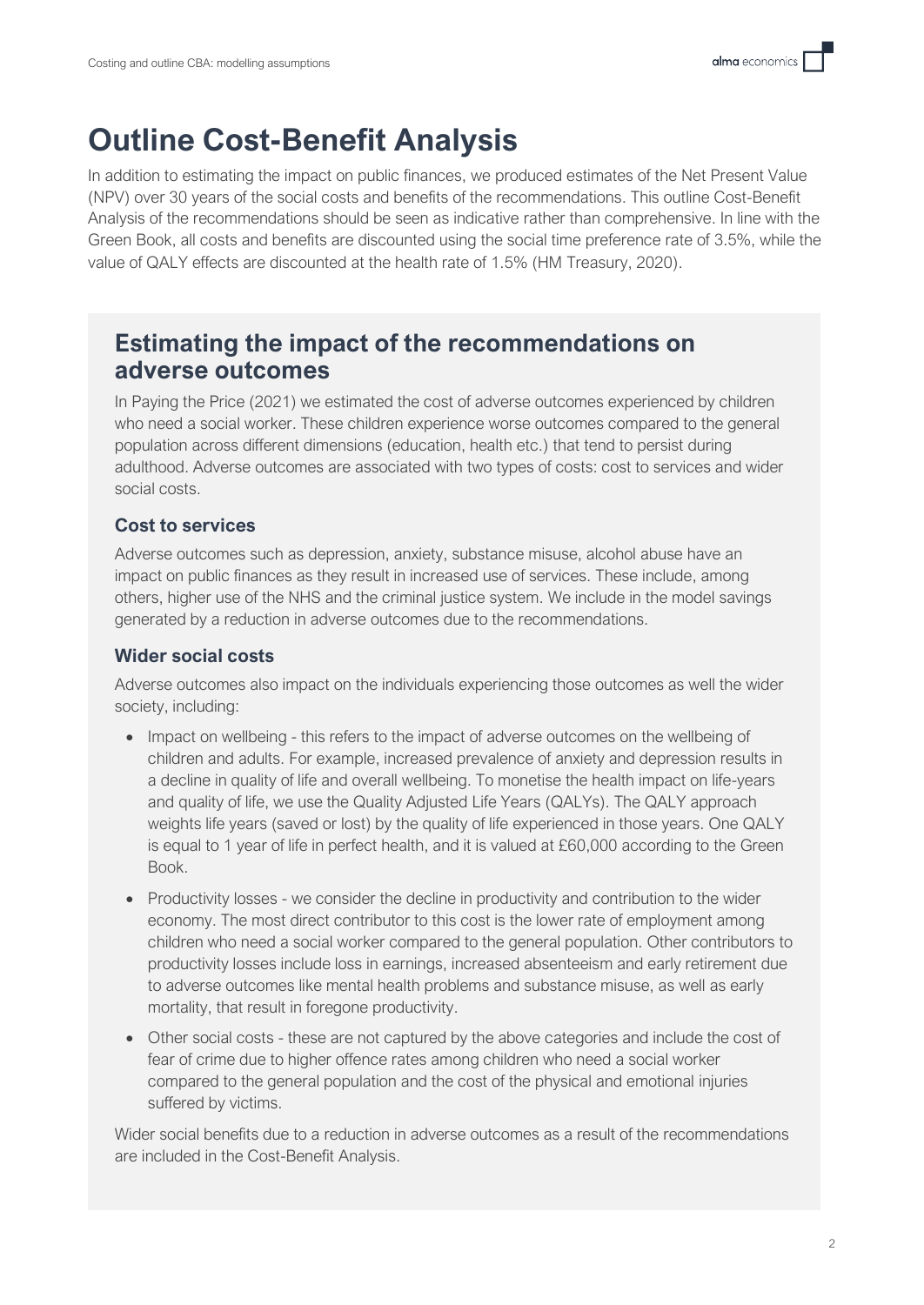# <span id="page-5-0"></span>Alternatives to care

#### <span id="page-5-1"></span>**Estimates of the number of children in kinship care arrangements**

The recommendations on alternatives to care consider the following types of kinship care: (i) kinship foster care, (ii) Special Guardianship Orders (SGOs), (iii) Child Arrangement Orders (CAOs), and (iv) informal kinship care. Data on the number of children in kinship foster care comes from the Department for Education (2021b). Data on the number of new SGOs and CAOs private law cases approved each year is taken from Ministry of Justice, (2021).<sup>1</sup> Most of the CAOs private law cases concern separations and divorce. Based on the evidence in Cusworth et al., (2021) we assume that 90% of cases concern separation and divorce and therefore exclude them from our sample. Data on children who left care through CAOs and SGOs were provided by DfE.

To calculate the stock of SGOs and CAOs we used Nandy and Selwyn (2011) on the number of children in kinship care arrangements. We estimate the number of children in kinship care in 2021, assuming a 7% increase since the 2011 Census, approximately the same increase between 2001 and 2011.

There is no robust evidence on children in informal arrangements. We assume that 50% of children in kinship arrangements in the Census data are in informal arrangements. From the estimated number of children in kinship care in 2021, we subtract 50% (i.e. informal care) and the number of children in kinship foster care. The remaining number includes only children under SGOs and CAOs (both public and private law cases). To calculate the stock of SGOs and CAOs, we use the % of new SGOs and CAOs approved (Ministry of Justice, 2021). For example, if the number of SGOs public cases approved in 2021 was 20% (as a proportion of the total cases, both SGOs and CAOs, both public and private), we then assume that the proportion of children under SGOs (stock) is 20%.

In addition, we estimate the breakdown rate of SGO and CAO arrangements. To do so, we compared our estimate with the DfE data provided by the Review team on the number of SGOs and CAOs by age group between 2006 and 2020. We compare the stock as estimated above with the stock from the DfE data (calculate by adding the number of SGOs and CAOs in each year and excluding children that in 2020 would have already turned 18). We then calculate what the breakdown rate should be for the two estimates to be the same. The annual breakdown rate is approximately 3%.

### <span id="page-5-2"></span>**R1. Providing financial assistance for SGOs and CAOs on par with the foster allowance**

The recommendation proposes to extend the relevant local foster carer allowance to all current and new carers of children under SGO arrangements as well as CAOs for children who would otherwise be in care. The proposed policy will be introduced in 2024/2025.

We assumed that all Special Guardianship Orders were granted to children who would otherwise be in care. To estimate the proportion of CAOs who would otherwise be in care, we use data from Family Rights Group (2019). Based on the survey, 67% of kinship carers interviewed declared that their child had previously been on a Child Protection Plan (CPP). We use CPP as a proxy for children who would otherwise be in care, given lack of more accurate data. The survey included both carers of children currently in care

<sup>&</sup>lt;sup>1</sup> The dataset includes cases in both England and Wales. We assume that 10% (based on the proportion of CLA in England compared to Wales) of cases are in Wales and therefore exclude them from our final sample.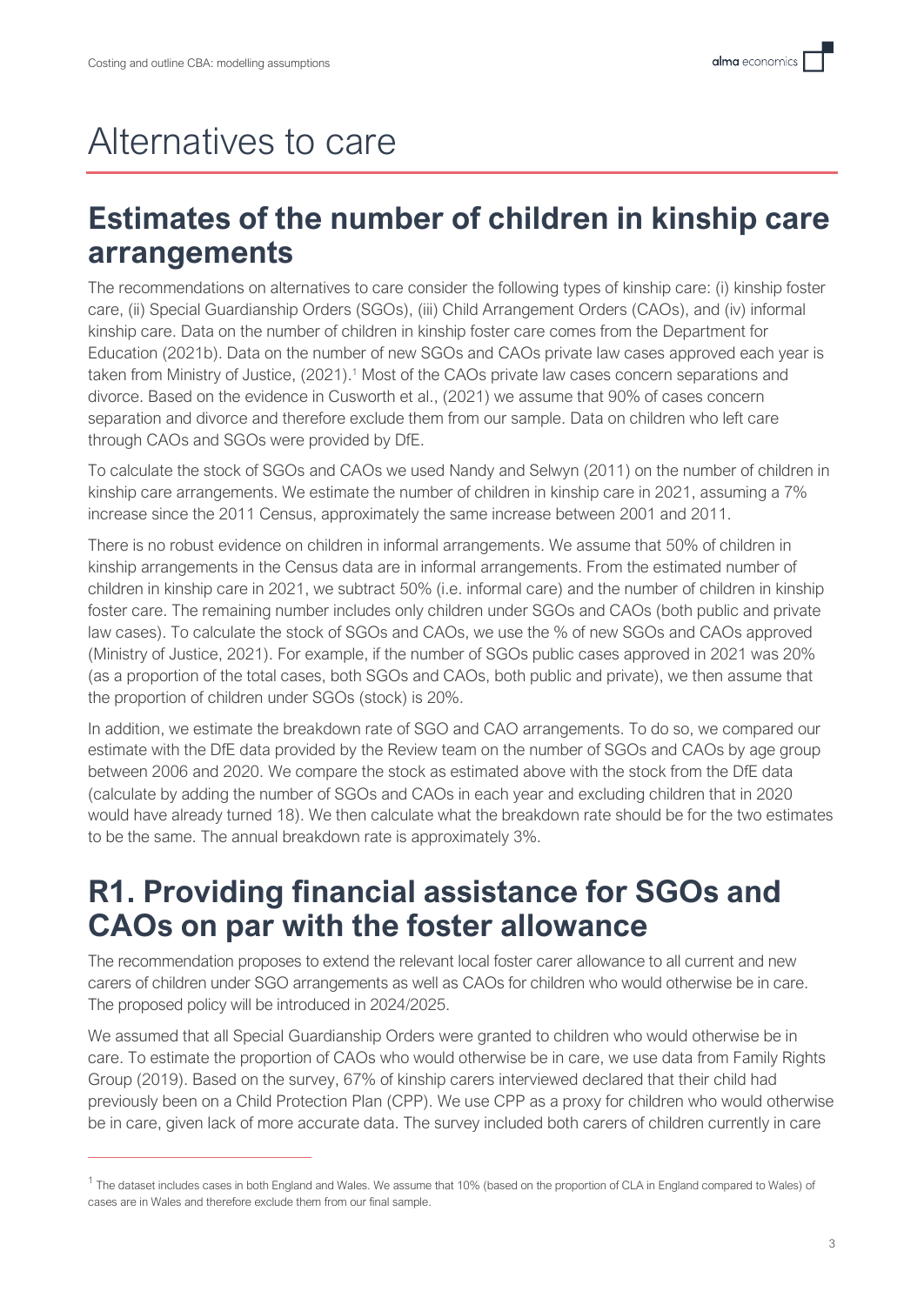or who had previously been in care, therefore more likely to have been previously on a CPP compared to children who have not been in care. Therefore, we assume that the proportion of CPP among CAOs cases will be half the one in the survey (34%).

To estimate the cost of providing SGOs and CAOs with financial assistance on par with the foster allowance, we use data on the minimum weekly foster allowance in 2021 and 2022 (HM Government, n.d. c) and calculate a weighted average of the minimum foster allowance depending on the age of the children. This yields an average estimated amount of £8,900 per annum, which we multiply by the number of kinship children eligible for the policy.

We estimate the savings to the Exchequer associated with replacing the current allowance paid to the carers of children in SGO and CAO with the recommended allowance. McGrath & Wrafter, (2021) provide data on the average annual allowance paid to the carers of children in SGO and CAO and the share of kinship carers receiving this allowance.

To estimate savings associated with services related to children living in poverty, we use evidence from Hirsch, (2021), which shows that the annual costs of public services due to child poverty (including expenditure on children social care services, the pupil premium, healthcare services and costs to the criminal justice system) is £4,500 per child. Nandy & Selwyn, (2011) show that around 45% of children in kinship care in England live in the poorest areas in the country. Assuming that providing financial assistance on par with the foster carer allowance will lift out of poverty all children in kinship care receiving it that are living in poverty, we calculate the savings by multiplying the cost to public services due to child poverty by the eligible cohort living in poverty.

To estimate savings associated with the reduction in placement breakdowns, we assume that 1.5% of placements break down due to financial difficulties (this corresponds to 50% of the current placement breakdown rate based on estimates produced by Alma Economics). We assume that in the event of a SGO or CAO kinship placement breakdown, children would be placed in foster care. The cost of a kinship placement breakdown is assumed to be that of a foster care placement, for which the cost is taken Rodger et al. (2020) (approximately £70,000 per annum).

As a result of the policy, we assume that extending the foster allowance to SGOs and CAOs will increase by 10% in the number of children in SGOs and CAOs who would have otherwise been in kinship foster care, thus resulting in additional savings (the increase is 5% in the first year, 8% in the second year, and 10% from the third year onwards). This leads to additional savings due to a reduction of children entering care. However, while foster carers do not have access to additional benefits, SGOs and CAOs can claim Child Benefits and Child Tax Credit. We calculate the costs of the Child Benefits and Child Tax Credit claimed by additional SGOs and CAOs using data from the HM Government (n.d.).

Finally, evidence shows that 57% of carers struggle with anxiety (Carers UK, 2012). We assume that the policy would reduce the incidence of carers' anxiety by 50% by alleviating their financial pressures. To estimate the social benefit of reduced carers' anxiety, we use the wellbeing cost of anxiety, which is calculated using QALY loss due to moderate anxiety from Salomon et al. (2015) and the value of a QALY reported in the Green Book (set at £60,000) (HM Treasury, 2018).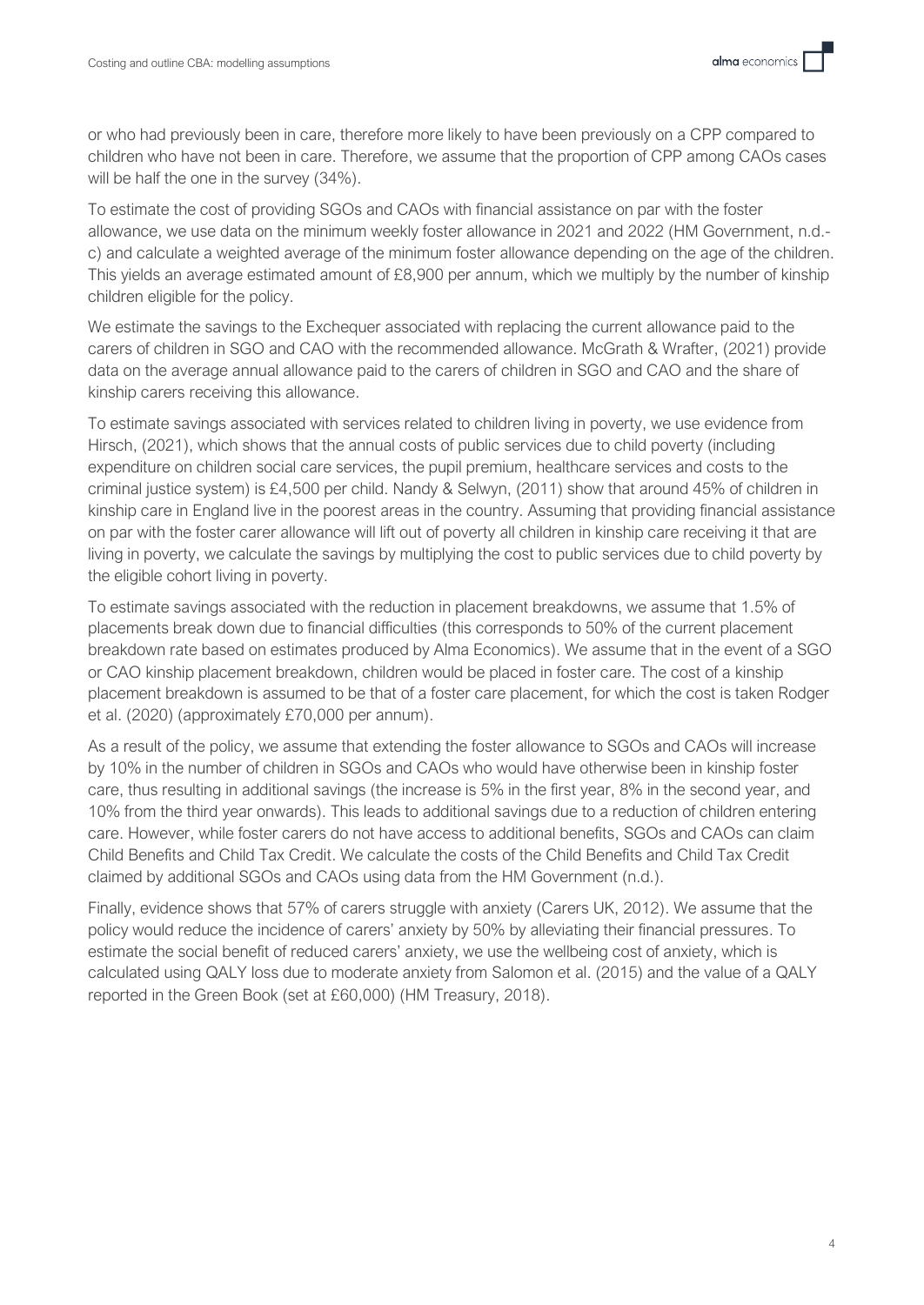## <span id="page-7-0"></span>**R2. Providing legal aid to SGOs, CAOs, and carers considering kinship arrangements**

The recommendation proposes to provide legal aid to carers applying for SGOs and CAOs for children who have not been previously in care. In addition, the recommendation proposes to secure funding to provide early independent advice to those considering kinship care and to support carers involved in litigations with parents. The proposed policy will be introduced in 2024/2025.

To calculate the cost of providing legal aid to SGOs and CAOs (private law cases), we use data on the average legal costs incurred by kinship carers (approximately £5,000) reported in Family Rights Group, (2019) and multiply the cost by the number of SGOs and CAOs new cases (private law). As part of the recommendation, an additional £500,000 will be made available to provide early independent advice to those considering kinship care as well as an additional £500,000 to support carers involved in litigations with parents.

As a result of the policy, we assume an increase in SGOs and CAOs corresponding to a reduction of 0.5% in the number of CLA, resulting in a reduction of expenditure on children's social care services due to children prevented from entering care.

We also calculate savings to public services due to the improved outcomes of children (both in their childhood and adulthood) who enter kinship care due to the policy, assuming they would have otherwise been in care rather than with their families. Based on evidence from Winokur et al. (2018), children in kinship care have 50% better adverse outcomes compared to children in care. Based on this estimate, we calculate the impact of the recommendations on adverse outcomes, both in childhood and adulthood for children that would have been in care in the absence of the recommendation (details on how adverse outcomes are calculated are provided in the Introduction).

### <span id="page-7-1"></span>**R3. Providing a statutory kinship leave to SGOs and CAOs**

The recommendation proposes to provide carers with 39 weeks of paid leave following the model offered to adopters. Kinship carers eligible for the statutory kinship leave would be those whose children are in an SGO or CAO who would otherwise have been in care. The proposed policy will be introduced in 2024/25.

To estimate the cost of the statutory kinship leave, we multiply the average cost of the kinship leave by the expected number of SGOs and CAOs that will take up the leave. To estimate the average cost of the kinship leave, we multiply the weekly amount (90% of the carer's average weekly earnings for the first six weeks and £151.97 or 90% of carers' average weekly earnings (whichever is lower) for the following 33 weeks) by the average earnings of kinship carers (around £360 weekly) reported by the Family Rights Group (2019).

To estimate the take-up rate, we use data on the share of kinship carers in employment (40%) reported in Aziz et al., (2012) (we assume that kinship carers who are not in employment will not be able to benefit from the statutory kinship leave). We further assume that 50% of kinship carers eligible for the statutory kinship leave take it up.

We estimate the cost to the Exchequer of the statutory kinship leave in terms of forgone income tax revenue during the period of the kinship leave. For that purpose, we use data on the share of kinship carers in employment reported in Aziz et al. (2012) (as before, we assume that kinship carers who are not in employment will not be able to benefit from the statutory kinship leave); data on the earnings of kinship carers in Family Rights Group (2019) and our assumed take-up rate of the policy (50%). We further use the income tax rate applicable to the average earnings of kinship carers (23%).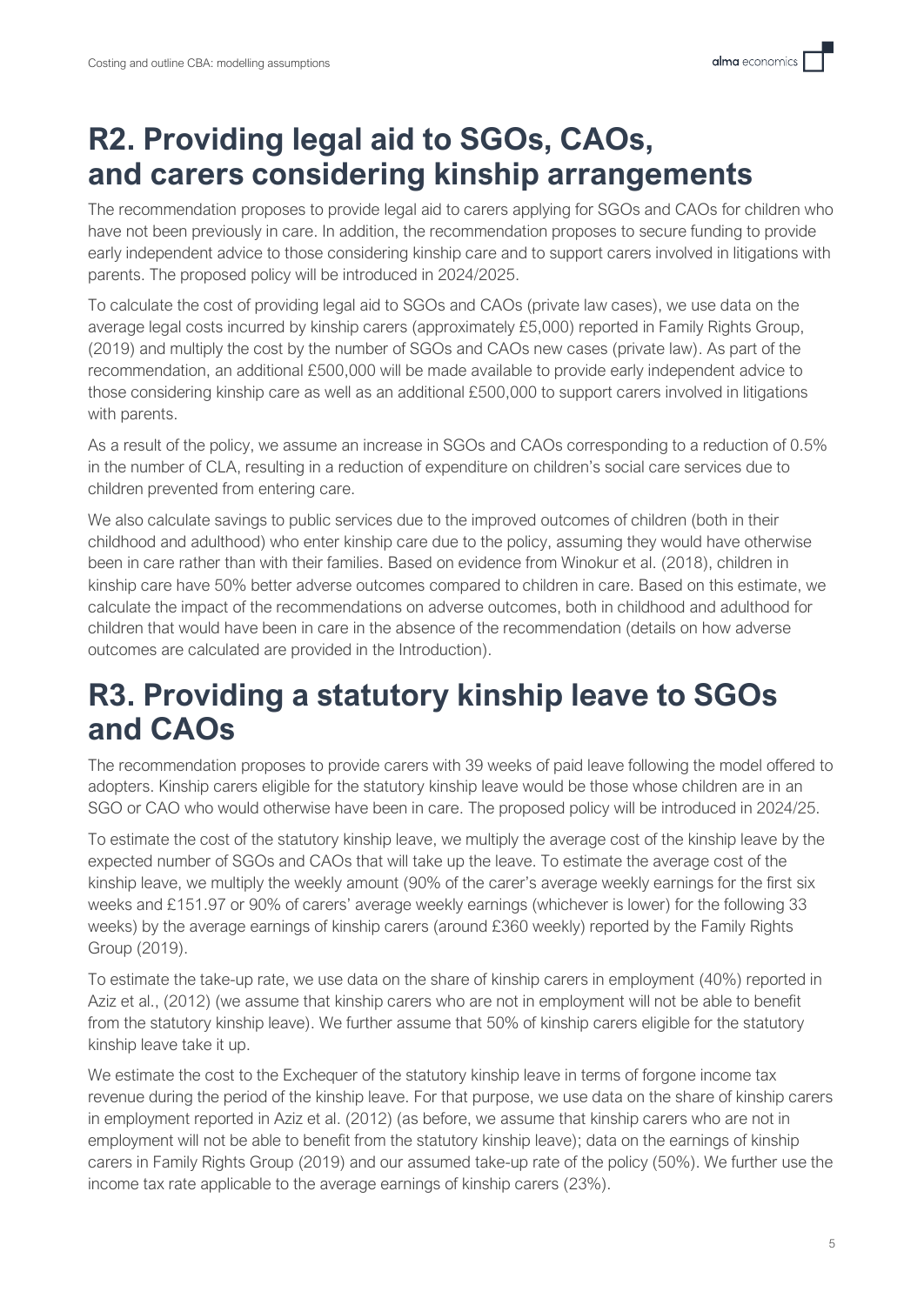We estimate savings to the Exchequer due to the reduction in the number of kinship carers claiming universal credit as a result of the policy, as more kinship carers will be able to remain in employment. We assume that 50% of kinship carers leave their job after becoming carers, and use data from Gautier & Wellard, (2012) showing that 41% of kinship carers who gave up their jobs due to caring responsibilities depend on benefits. The average cost of universal credit (£8,300 per annum) is taken from Department for Work and Pensions (2021).

We also calculate the additional income tax revenue due to carers returning to work after the leave. We assume that 30% of kinship carers who would have left their jobs in the absence of the policy return to work. We calculate the income tax revenue that these carers pay for the remaining of the year after they return to work as well as during the following year using the same procedure to estimate the cost to the Exchequer in terms of forgone tax revenue during the period of the kinship leave (described above).

Finally, as a social benefit of the policy, we calculate the GDP gain due to carers returning to work as a result of the policy. This is computed as the average annual salary of kinship carers (taken from Aziz et al., 2012) multiplied by the number of kinship carers that return to work due to the policy. The latter is estimated by multiplying the share of kinship carers in employment by the annual share of kinship carers who leave their job due to caring responsibilities (assumed to be 50% of those in employment), multiplied by the assumed take-up rate of the statutory leave (50%), multiplied by the assumed share of kinship carers who return to work due to the policy (30% of the kinship carers that leave their jobs due to caring responsibilities).

#### <span id="page-8-0"></span>**R4. Introducing preparation workshops for kinship carers**

The recommendation proposes to make available across all local authorities bespoke preparation workshops for kinship carers modelled on the existing foster care training. Kinship carers eligible include all new kinship carers including those with SGOs and CAOs and current kinship carers who do not have legally recognised status. The proposed intervention will be introduced in 2023/24.

To estimate the number of newly approved carers with SGO and CAO taking up the preparation workshops, we use data from Ofsted (2021) on the share of foster carers who completed their training, standards and development or awaiting sign off (81%). In addition to new SGOs and CAOs, we assume that a small proportion of current stock of all kinship carers will want to participate in these workshops (10%). To estimate the cost of preparation workshops for kinship carers, we multiply the cost per carer of these workshops (£333) by the number of carers taking them up using data on costs of preparation workshops per kinship carer from The Fostering Network (2010).

To estimate savings to public services associated with the reduction of adverse outcomes of children (both in their childhood and adulthood), we use evidence from The Department for Education (2016) on the reduction of adverse outcomes due to participation in the KEEP training programme, which is designed for foster and kinship carers. As the latter is more expensive than the preparation workshops in scope in this recommendation, we apportion the reduction in adverse outcomes due to participation in the KEEP training programme by a weight equal to the share of the preparation workshops' cost relative to the KEEP training programme (details on how adverse outcomes are calculated are provided in the Introduction).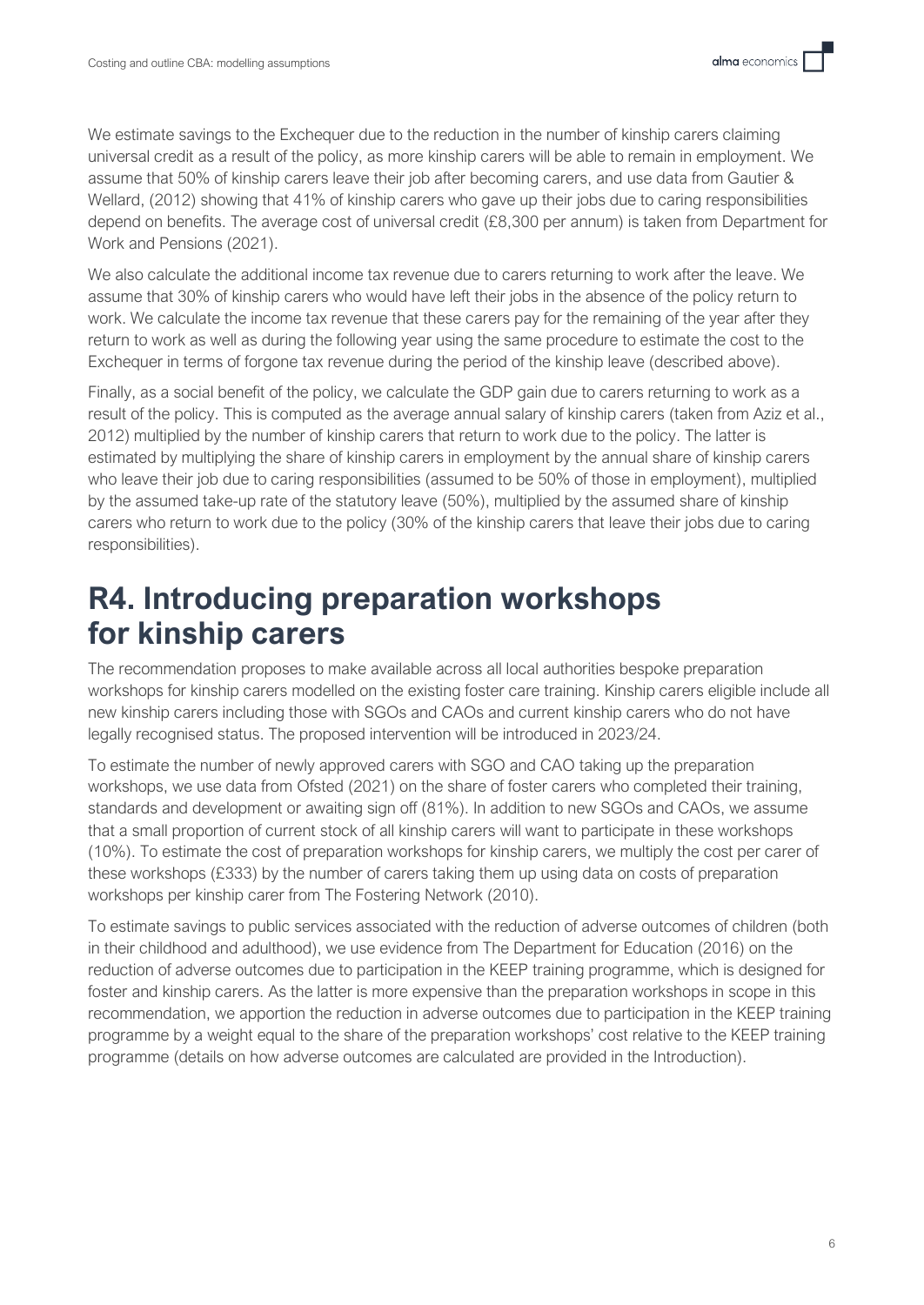## <span id="page-9-0"></span>**R5. Family Network Planning**

This recommendation proposes to provide financial support to targeted families with the aim to prevent children from entering care. Financial support would be provided only in circumstances where the alternative would involve the local authority commencing care proceedings. Funding would be provided to support extended family members to share care with the child's parents.The proposed policy will be introduced in 2024/25.

To estimate the cost of the recommendation, we multiply the estimated amount of financial support offered to support each Family Network Plan (£25,000 per year for an average of three years) by the number of children targeted (approximately 10% of CLA starting to be looked after every year).

We assume that the support will prevent 50% of those receiving it from entering care every year. To estimate savings due to children being prevented from entering care, we multiply the number of children prevented from entering care by the annual cost of a CLA throughout the period in which these children are in care (we assume that the duration of a care episode is 3 years). This assumption is standard across all our models, and is based on data on the total time spent in care by children between 2012-13 and 2016-17 (Department for Education 2019).

To estimate savings due to the reduction of adverse outcomes, we assume that children prevented from entering care have the adverse outcomes of CIN. Therefore, we multiply the total number of children (both in their childhood and adulthood) affected by the policy by the differential cost of adverse outcomes of a CLA relative to a CIN (details on how adverse outcomes are calculated are provided in the Introduction).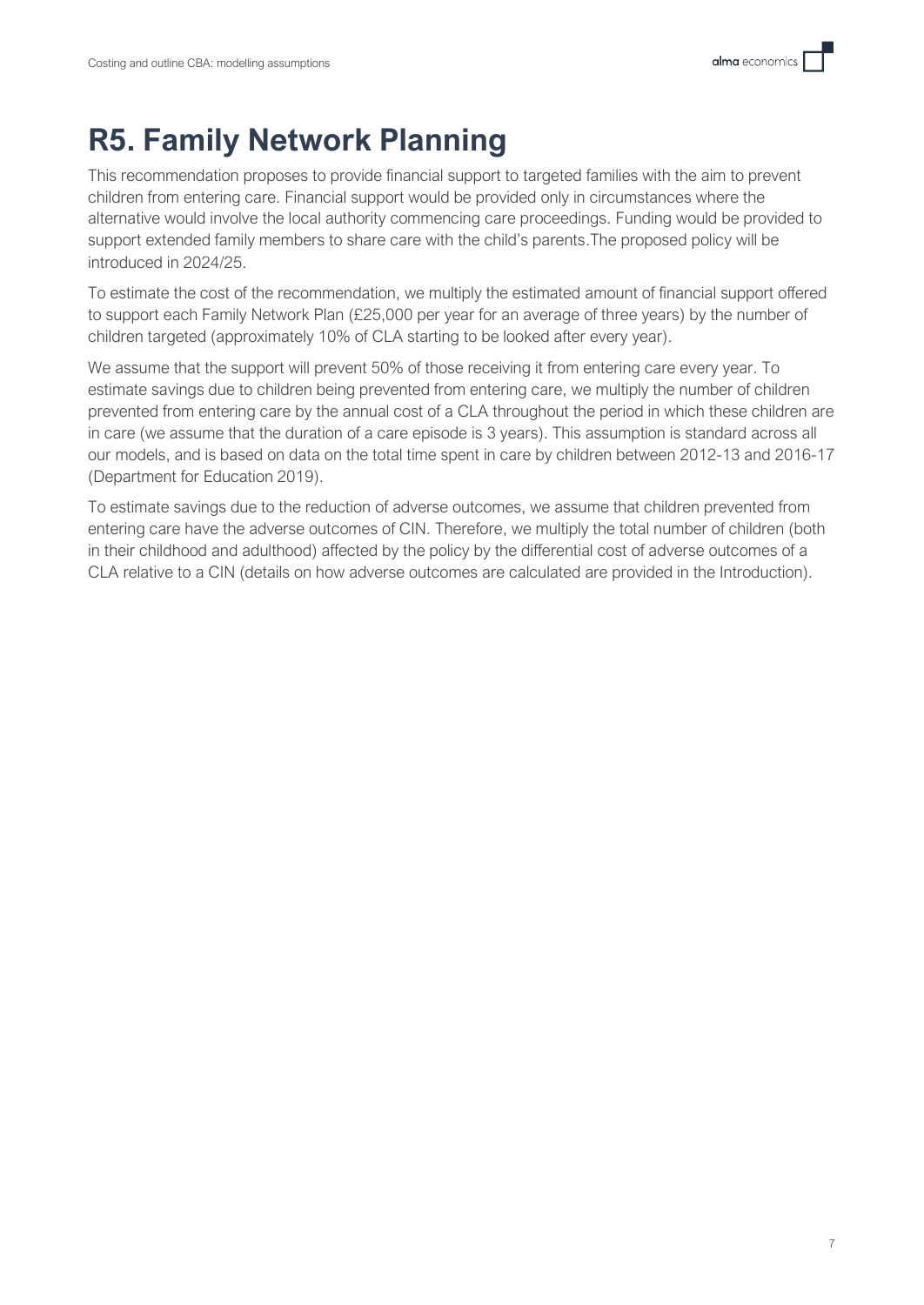# <span id="page-10-0"></span>**Markets**

## <span id="page-10-1"></span>**R1. Creating regional care cooperatives**

The recommendation proposes to create up to 20 regional care cooperatives in 2024/25. These regional cooperatives would be responsible for finding fostering and residential homes for looked after children, running some homes and negotiating contracts and fees with external providers on behalf of the local authorities.

To estimate the cost of setting-up the regional care cooperatives, we multiplied the set-up cost per regional cooperative per year by the total number of regional cooperatives expected to be created (20) and assume the set-up will last for 2 years. The set-up cost is estimated to be approximately £2.5m per regional care cooperative per year. The running costs of the regional cooperatives are not included in the costing, as they will be covered by existing LA's commissioning budgets that will be spent through the regional cooperatives.

To estimate savings due to improved efficiency, we assume that expenditure on commissioning external placements will decrease by 5% due to economies of scale and reduced duplication of roles. Data on the total expenditure on commissioning external placements comes from section 251 outturn, where we used the private and voluntary provision and IFA subcategories from the spending lines 3.3.1 and 3.3.2 (Education and Skills Funding Agency, 2022). The expenditure on commissioning external placements is assumed to increase both with inflation and the anticipated increase in the number of children looked after.

We assume that the introduction of regional care cooperatives will lead to a decrease in independent providers' profits of 5% due to cooperatives having greater purchasing power, lower negotiation costs for providers as well as a potential shift to more in-house provision. The profits of external providers are calculated using data from the Competition & Markets Authority (2021). The report analysed the profit of the 15 largest providers (representing approximately 35% of the whole market). We assume that the profits of the reaming 65% of the market are approximately the same. We assume that 50% of the reduction in profits constitutes a social benefit due to a decrease in deadweight loss as a result of the market becoming more efficient.

To estimate savings due to the reduced use of residential care following the introduction of regional care cooperatives, we multiply the number of children in residential care that will transition to foster care due to the policy by the differential cost between residential and foster care. Recent evidence shows that just over one third of children placed in residential care had a care plan for fostering (Ofsted, 2022). <sup>2</sup> We assume 5% of children in residential placements will be placed in foster care as a result of the policy due to better identification of needs and placement supply. These savings are calculated on the basis that children would have stayed in residential placements for three years in the absence of the recommendation<sup>3</sup>. We also estimate savings due to a reduction in children's adverse outcomes as a result of improved stability both in their childhood and adulthood. Previous research shows that foster placements tend to be more stable compared to residential placements (Children's Commissioner, 2020). Therefore, we estimate the impact of placement stability for all children moved from residential to foster care. We use evidence from Rubin et al. (2007) showing that placement stability reduces the incidence of adverse outcomes by 36% (details on how adverse outcomes are calculated are provided in the Introduction).

 $2$  At the time of writing, this evidence is unpublished, but has been discussed with members of the Review.

 $3$  This assumption is standard across our models. For more detail on how we reached this assumption, see page 7.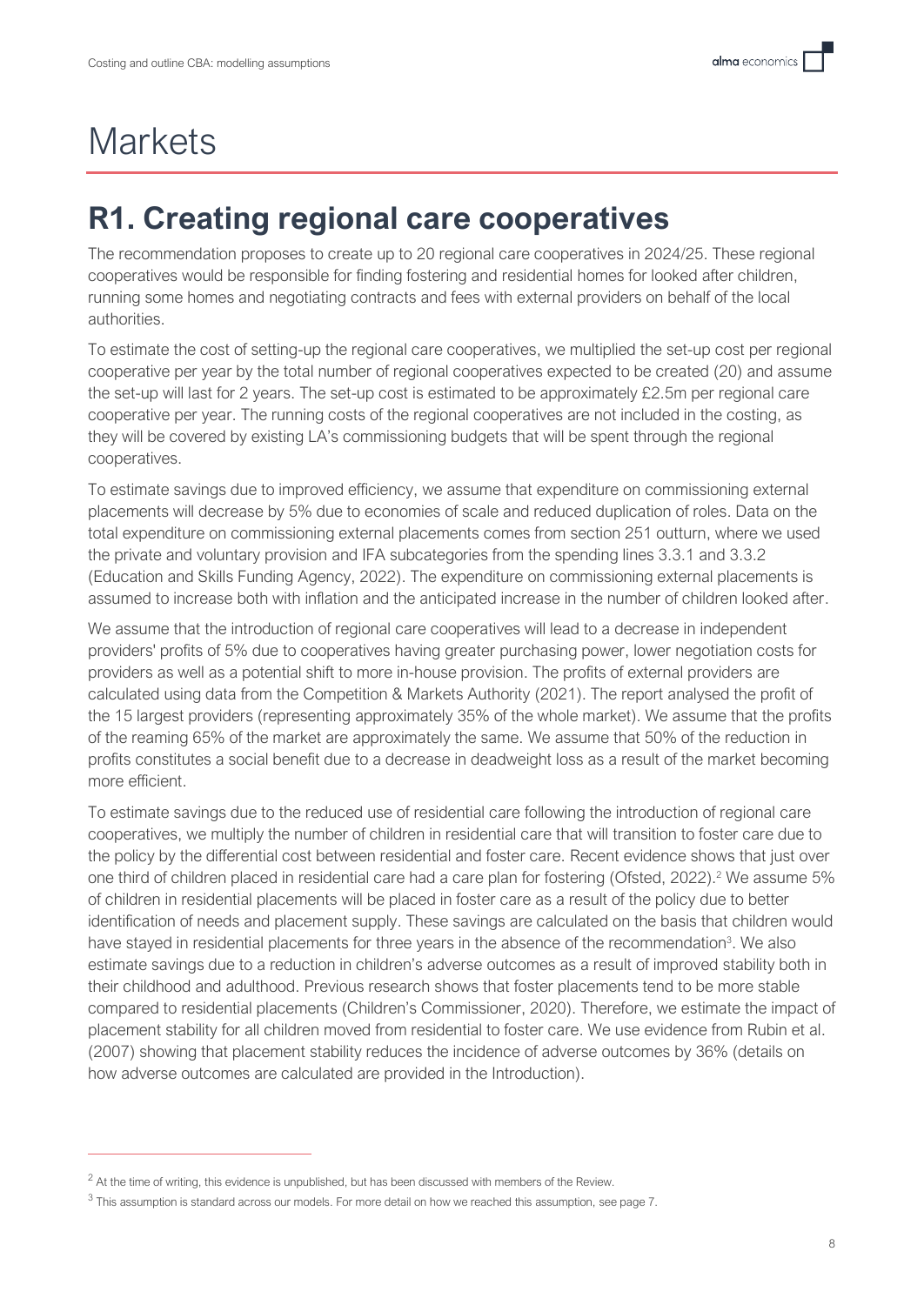# <span id="page-11-0"></span>Fostering

### <span id="page-11-1"></span>**R1. National recruitment programme for foster carers**

The recommendation proposes to deliver a national recruitment programme for foster carers comprising two separate activities: (i) a communications campaign to drive awareness of fostering and increase enquiries from prospective foster carers, which would run over the long term, and (ii) a recruitment support service (e.g. a helpline) to deal with enquiries, signposting and information dissemination, and case workers to support prospective carers through the process. The proposed launch date for the programme is 2023/4 with an assumption that the Department for Education will begin work immediately to procure the expertise needed so that it is ready to launch by this date.

To estimate the cost of the national recruitment programme, we multiply the expenditure on the recruitment campaign necessary to attract one foster carer by the target number of new foster carers per year (3,000). To estimate the cost of recruiting a foster carer, we use evidence on the return on investment of the teacher recruitment campaign held internally by the Department for Education. The latter shows that the average campaign expenditure per newly qualified teacher employed is approximately £2,900. Next, we estimate the total number of foster placements created as a result of the recruitment campaign by multiplying the target number of new foster carers by the average number of approved places per foster carer (1.24) (Ofsted, 2021).

To estimate savings due to the reduced use of residential care, we use evidence showing that just over one third of children placed in residential care had a care plan for a foster placement (Ofsted, 2022). We assume that 5% of children placed in residential care will be able to be placed at the new placements created by the recruitment campaign. The number of children moved from residential to foster care is then multiplied by the difference between the cost of a residential and foster care placement (which cost £110,000 and £70,000 per annum, respectively). Data on placement costs are taken from Section 251 outturn data and the Department for Education (2020a)<sup>4</sup>.

We also estimate savings due to a reduction in children's adverse outcomes as a result of improved stability both in their childhood and adulthood. We assume that placement stability is improved for all children moved from residential to foster care. We use evidence from Rubin et al. (2007) showing that placement stability reduces the incidence of adverse outcomes by 36% (details on how adverse outcomes are calculated are provided in the Introduction).

<sup>&</sup>lt;sup>4</sup> For the cost of a residential placement, we used the sum of line 3.1.1 from Section 251 (Residential care) which we divided by the number of children in residential care and line 3.1.5 (other children looked after services) which we divided by the total number of CLA. Data on the cost of a foster placement is directly taken from Department for Education (2020a).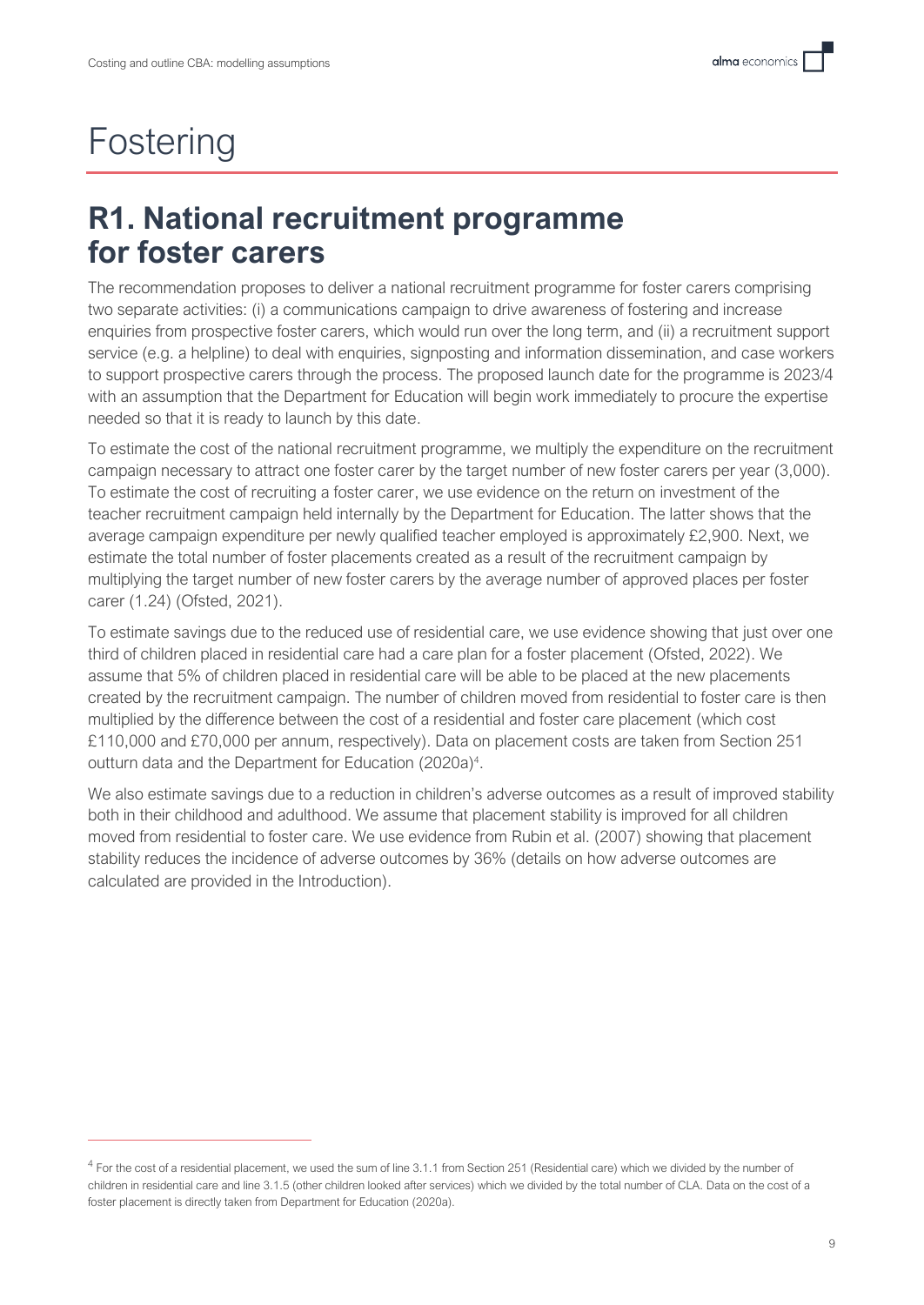### <span id="page-12-0"></span>**R2. Extended Foster Carer Support model**

This recommendation is to roll out a support model to all foster households in England, which provides an extended family-style support network based on the principles of the Mockingbird Family Model. In particular, it introduces an established foster carer (central carer) that acts as a mentor and counsellor and provides emotional and practical support for a group of foster households. In addition, the central carer would be in charge of organising social activities, providing respite care and wraparound childcare like a grandparent or friend to ensure that the carer is able to support the child. The programme will be fully introduced in 2024/25.

The cost of implementing an extended family support network based on the principles of the Mockingbird Family Model (MFM) is made of set-up and running costs. Estimates of set-up costs per local authority (LA) have been provided by the Review team (£300k per LA per year for 2 years). To arrive at total set-up costs, we multiply the set-up costs per LA by the number of LAs that have not yet rolled out or planned to roll out MFM (101 LAs) (The Fostering Network, 2021). To estimate the total running costs, we use evidence on the average cost of running MFM per constellation per year (£30,500) reported in McDermid & Baker (2016) which we multiply by the number of constellations in England (around 5,800 in the first year of rollout). The number of constellations in England is calculated by dividing the number of foster households in England (44,500) by the number of foster households per constellation (8) (Ofsted, 2021). These savings are then multiplied by 66% to reflect that the national roll-out of the foster care model will be applied flexibly in comparison to the MFM pilot.

We estimate savings associated with avoided days in residential care by multiplying the number of days in residential care avoided per participant due to participation in the MFM (4) by the daily differential cost between foster and residential care (£602) by the total number of children in foster care (57,330 in 2020/21) (Ott et al., 2020, Department for Education, 2021). These savings are then multiplied by 66% to reflect that the national roll-out of MFM is expected to yield lesser savings compared to the pilot.

In addition, we estimate savings due to the reduction in the de-registration of fostering households by using evidence from Ott et al. (2020) on the impact of participation in MFM on the de-registration of fostering households (which goes down by 18%) and its cost (£3,142 per de-registered household). These savings are then multiplied by 66% to reflect that the national roll-out of MFM is expected to yield lesser savings compared to the pilot.

We also estimate savings associated with the reduction of unavailable placements. Placement may become unavailable because carers are thinking of resigning or because they need to take a break. We use evidence from Ott et al. (2020) on the impact of participation in MFM on foster placements becoming unavailable (which goes down by 13%) and its cost (£8,898 per unavailable placement). These savings are then multiplied by 66% to reflect that the national roll-out of MFM is expected to yield lesser savings compared to the pilot.

Lastly, we estimate savings associated with the reduced use of the justice system by using evidence from Ott et al. (2020) on the impact of participation in MFM on children's interaction with the justice system (which showed an average decline of 0.1 day per participant) and its cost (£602 differential cost between one day in foster care day and one day in the justice system). These savings are then multiplied by 66% to reflect that the national roll-out of MFM is expected to yield lesser savings compared to the pilot.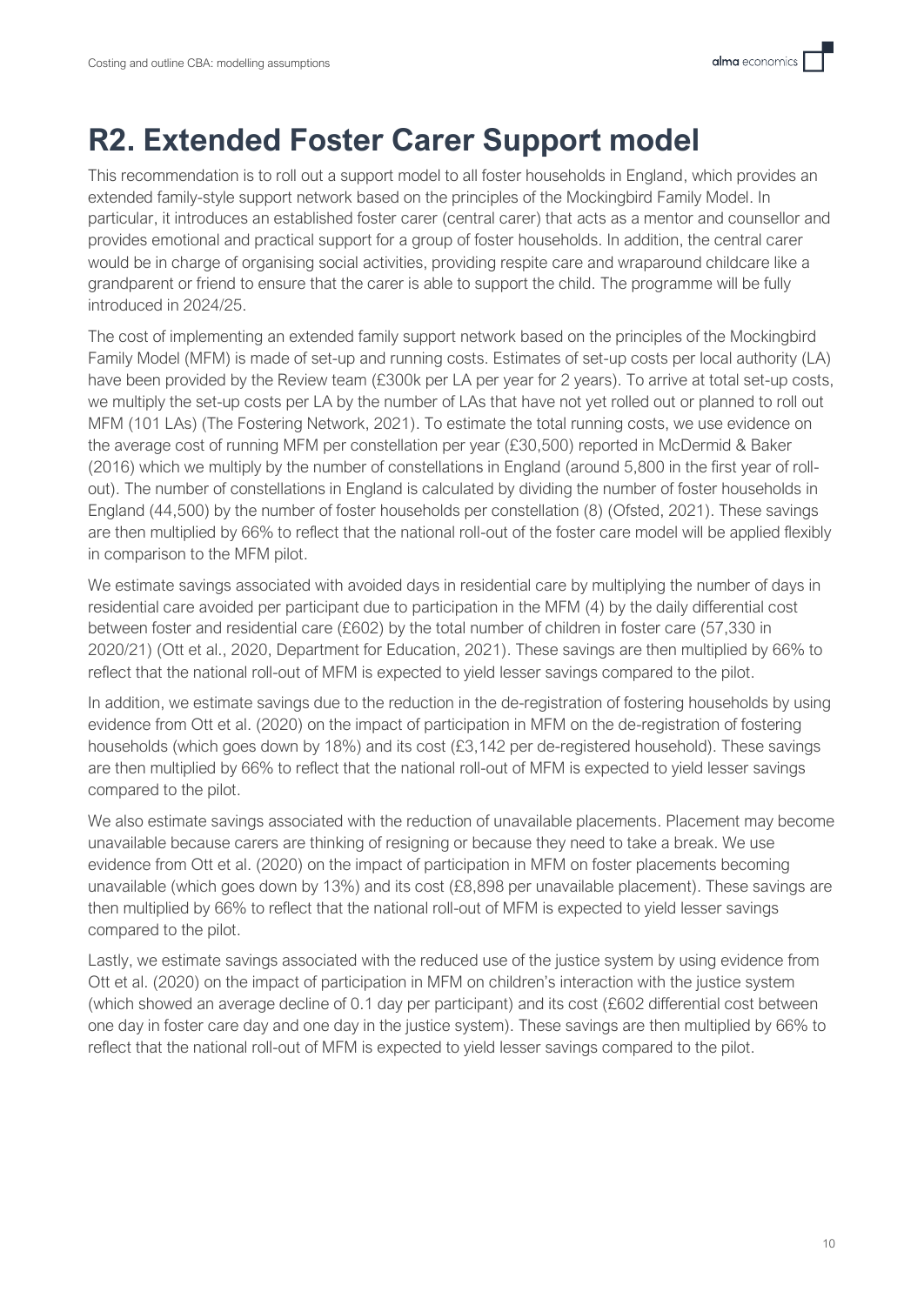# <span id="page-13-0"></span>**Workforce**

### <span id="page-13-1"></span>**R1. Creating a 5-year Early Career Framework for social workers**

The recommendation proposes to create and deliver an Early Career Framework (ECF) for child and family social workers supported by assessment. The proposed framework and training will be introduced in 2023/2024.

The annual running cost of the new early career framework is calculated by summing the cost of the current Assessed and Supported Year in Employment (ASYE) for newly qualified social workers (NQSW) and programme administration costs (£0.75m). The ECF will replace the ASYE so the investment for NQSWs will need to be transferred to the new model for social work training. For the cost of ASYE for NQSW, a cost per head of £2,000 is used (equivalent to what LAs receive per NQSW) for a total of 2,800 NQSW (which are currently allowed by the contract every year). The model further allows making an assumption on the proportion of NQSW enrolling in the programme (assumed to be 100% of the NQSWs allowed by the contract every year).

To estimate the cost of an early career coordinator, who will oversee social workers using under the ECF, it is assumed that one early-career coordinator will be allocated to every LA. Therefore, the cost of earlycareer coordinators is calculated by multiplying the cost of 1 FTE qualified social worker (QSW) (£69,667 per annum including on-costs) by the number of LAs in England (152).

To estimate the cost of procuring partners to translate the ECF into a 2-year learning programme for years 1-2, which will be required of all child and family social workers, the number of SW (2,800) is multiplied by the additional training costs per SW per year. As an approximate estimate of delivery costs, training modules are assumed to be built around the current Post Qualifying Standards (PQS). Each training module would apply to one of the 10 expectations described in the PQS at a cost of (£300 per SW). This yields a total training cost of £3,000 over 2 years. Similarly, the cost of procuring partners to translate the ECF curriculum into modules that experienced social workers can use (for years 3-5) is estimated based on a total of 10 Post Qualifying Standards and a cost of a training module per standard £300 (resulting in a total cost of £3,000 over 3 years).

The fixed costs of developing an assessment for the ECF will include the cost of digital infrastructure as well as the cost of analysis and innovation, which are estimated at £500,000 and £150,000 per annum respectively. The variable costs of the new assessment include the cost of content development, assessors and programme management costs for managing assessment for years 2 and 5 of the ECF. The cost of content development for each of SW is calculated by multiplying the cost of content development per head (£143 for SW) by the number of SW (2,800). The same principles are followed to estimate the cost of assessors, invigilators, and actors (with a cost per SW of £143) and programme management (with a cost per SW of £125).

We estimate the impact of this recommendation using the evaluation of the national assessment and accreditation system (NAAS) (Department for Education, 2020c). The NAAS was introduced to enable social workers to develop skills and knowledge to improve outcomes for children and families. The evaluation found that the NAAS led to a decrease in the number of CPP and CLA as well as reduced use of agency workers. We assume that the ECF will have the same impact

To estimate savings associated with a reduced number of children in CPP and care, we assume that children prevented from becoming CPP and CLA become CIN instead. To estimate savings associated with a reduced number of children in CPP and care, we assume that expenditure on children prevented from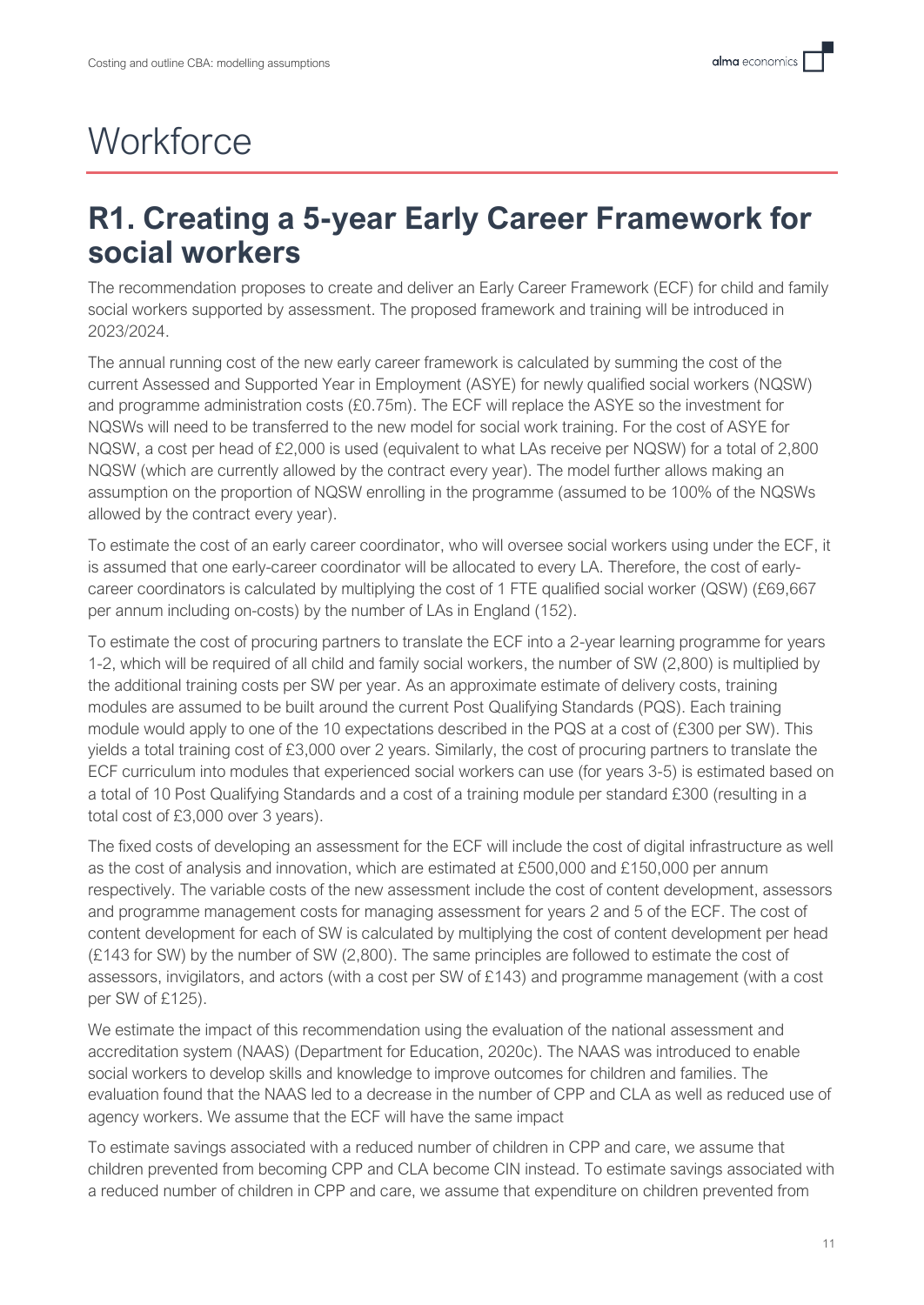becoming CPP and CLA is equal to expenditure on CIN excluding CLA (calculated in Paying the Price). Therefore, savings due to reduced numbers of CPP (CLA) are calculated by multiplying the number of children prevented from becoming CPP (CLA) by the differential cost of a CPP (CLA) placement relative to placements of CIN excluding CLA. Data on the cost of a CPP and CIN placement comes from (Department for Education, 2020c) and Section 251 outturn. Similarly, to estimate savings and social benefits due to the reduction of children's adverse outcomes, we assume that children prevented from becoming CPP and CLA experience the same adverse outcomes as CIN excluding CLA (details on how adverse outcomes are calculated are provided in the Introduction).

To estimate savings due to reduced use of agency workers, we assume that the reduced use of agency workers reported in Department for Education (2020b) translates into an equal reduction of agencies' profits (that is, their profits decrease by 8%). To estimate agencies' profits, we assume a 15% profit margin, with data of agencies' revenues sourced from Department for Education (2020b). In addition, we estimate the social benefits of reduced agencies' profits equal to 50% of the reduction in profits due to a reduction in deadweight loss as a result of reduction of market inefficiencies.

### <span id="page-14-0"></span>**R2. Introducing national pay scales for social workers**

The recommendation proposes to introduce national pay scales for social workers starting in 2025/2026 with the aim to standardise the process for paying social workers employed by the public sector and reducing competition between LAs.

The costs associated with the introduction of a national pay scale include: (i) set up costs for an organisation like the Office of Manpower Economics to establish a pay review body of £300,000 per year, and (ii) an increase in salaries equivalent to 5% of the wage bill in the first 3 years, 2% in the fourth year and 1% in the fifth year. The wage bill is calculated by multiplying the average cost of a social worker employed by Las by the number of social workers employed by LAs(Department for Education 2020c, 2022).

We expect that the recommendation will lead to a better allocation of resources, which will reduce turnover by an assumed 2% per year. We further expect that the increase in wages will lead to an additional decrease in turnover. To estimate the decrease in turnover due to the wage increase, we use evidence from London Economics (2021) showing an average elasticity of supply of 2 in public sector professions, meaning that a 5% wage increase should lead to a 10% decrease in turnover among LA social workers. Savings due to reducing turnover are calculated based on the average recruitment cost of social workers (approximately £10,000) (Moriarty et al., 2021).

### <span id="page-14-1"></span>**R3. Controlling agency use with national rules and regional staff banks**

The recommendation proposes to create national rules on the use of agency workers and regional staff banks that help manage workforce pressures by providing temporary staffing. The proposed intervention will be implemented in 2024/25.

The cost of this recommendation consists of set-up costs (£1.5m per year per region (assuming 9, based on current ADCS regions, over two years) and running costs (£0.5m per year per region for three years after the banks are set up).

The main saving expected to be realised by this recommendation and the new recommended regulation is the replacement of agency workers with local authority social workers. We assume that this replacement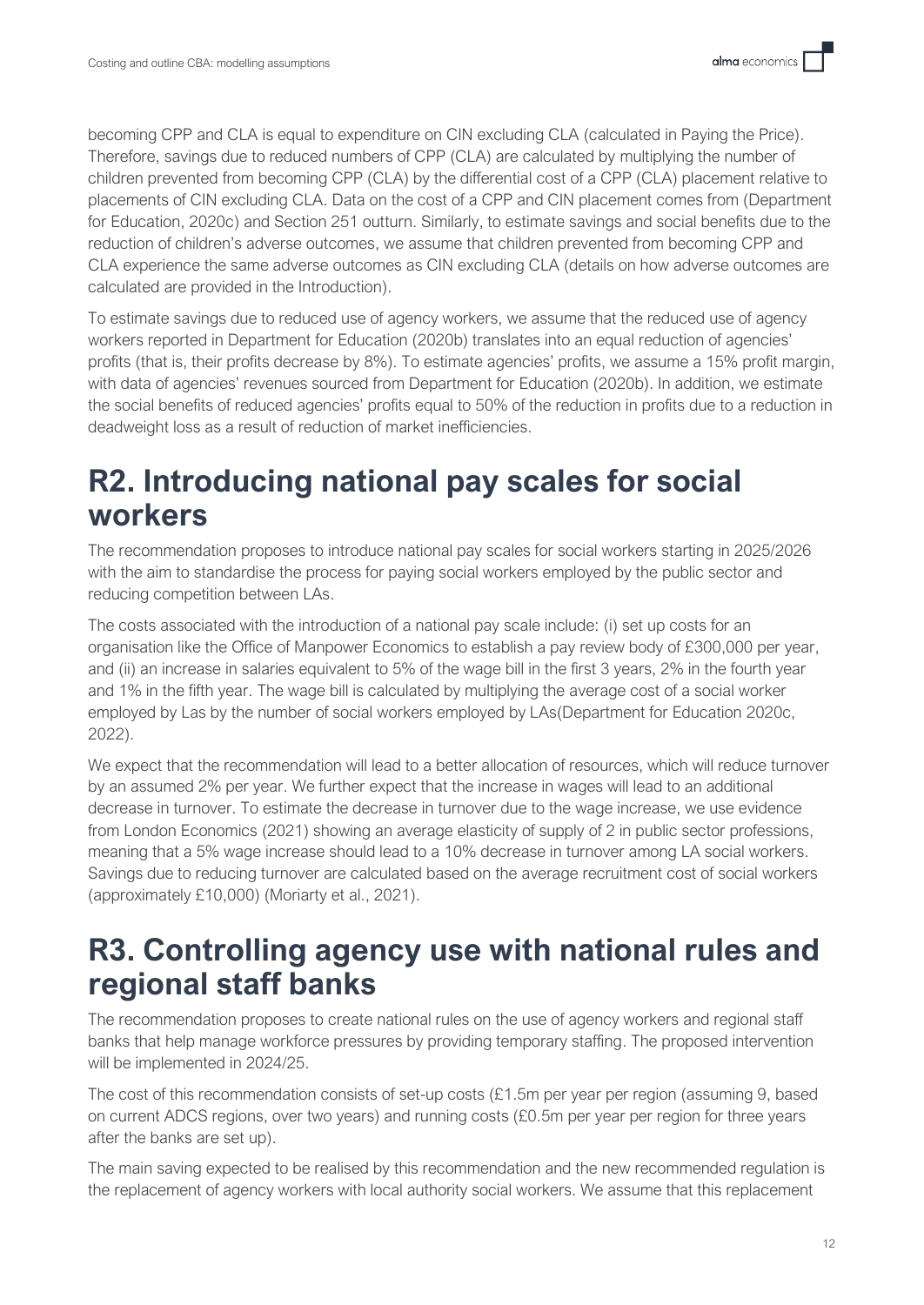will reduce agencies' profits (calculated as described in a previous recommendation) by 1% in the first year in which regional banks will be operating, 5% in the second year, and 10% thereafter. We assume that 50% of the reduction in profits constitutes a social benefit due to a decrease in deadweight loss as a result of the market becoming more efficient.

#### <span id="page-15-0"></span>**R4. Introducing a residential leadership programme and registration with a regulatory body**

The recommendation consists in introducing a residential leadership programme to upskill those not currently managing homes, to help them prepare for these senior roles. The programme will be implemented in 2023/24. In parallel all residential children's home managers will be required to register with a professional regulator, similar to how social workers register with Social Work England.

The residential leadership programme costs are estimated using Social Work England (2021) and the Step Up to social work programme as a benchmark and include (i) programme unit cost (£12,000), (ii) participant bursary (£20,000 per participant for 6 months), (iii) coaching cost (£5,000 per participant) Overall, 750 prospective managers are expected to participate in the programme over 5 years, corresponding to approximately the number of vacancies in children's homes estimated by ICHA (2020). The registration of residential children's home managers is estimated to include (i) set-up costs for the regulatory body, including the cost of setting up the digital infrastructure needed to register managers (£270,000 per year over two years) and (ii) the cost of producing internal policies and procedures within the regulatory body (£150,000 per year over two years).

To estimate the impact of the leadership programme we use evidence from the evaluation of the Firstline Leadership Programme that offered team managers in LAs social care services a tailored training programme to increase their leadership capabilities. The evaluation found that the programme led to a decrease in turnover by 20% (Moriarty et al., 2021). We assume that the residential leadership programme will have the same impact. Savings on turnover are estimated based on the cost of recruiting social workers (approximately £10,000) as estimated in Moriarty et al. (2021).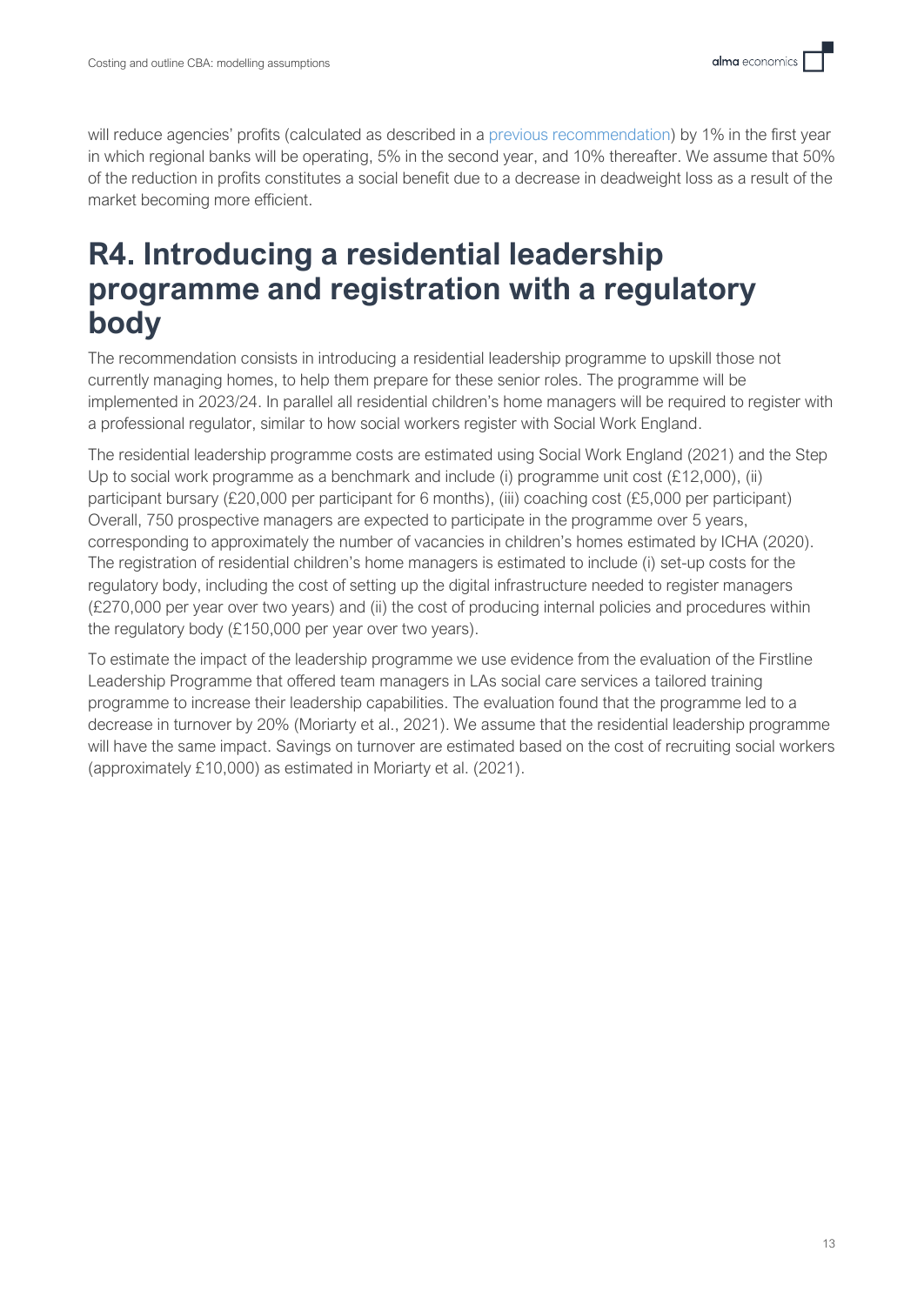# <span id="page-16-0"></span>The care experience

### <span id="page-16-1"></span>**R1. Scaling up a family finding programme**

This recommendation is to provide local authorities with a grant to support the set-up of a family finding programme and embed this into practice. The programme is expected to be implemented in 2024/25.

To estimate the costs and impact of a family finding program, we use evidence from Lifelong Links, a family finding program that has been rolled out in 12 English LAs. To calculate the total set-up costs of Lifelong Links, we multiply the set-up cost per LA reported in Department for Education (2020b) (£108,243 adjusted for inflation) by the number of LAs that have not yet rolled out this program (140). To calculate the running costs of Lifelong Links, we use evidence from the Department for Education, (2020b) on the running cost of the programme per head (£6,000) and multiply it by the number of participants targeted by the recommendation (15% of current CLA over 2 years, 15% of new CLA per year starting from the second year of the programme's operation and 7.5% of care leavers over 2 years).

To estimate savings due to avoided placement changes, we use evidence from the Department for Education (2020b) showing that an average 0.5 placement change was avoided per participant of the programme, and multiply it by the number of CLA taking part in the programme and by the cost of a placement change (£2,451 adjusted for inflation, as reported in Department for Education (2020b)).

To estimate savings due to avoided care for CLA taking part in the programme, we use evidence from the Department for Education (2020b) showing that 1% of participants exited care due to the programme. We further assume that children who exit care would have remained in care for three years in the absence of the programme<sup>5</sup>. The cost of care per year is taken as the weighted average of the cost of a foster placement and the cost of a residential placement which are sourced from the Department for Education (2020a) and Section 251 (around £80,000 per year).

To estimate savings associated with the reduction of adverse outcomes, we assume that participation in the family finding programme reduces participants' adverse outcomes (including both CLA and care leavers) by 5% throughout their lifetime (details on how adverse outcomes are calculated are provided in the Introduction).

### <span id="page-16-2"></span>**R2. Extending Staying Put arrangements until care leavers reach 23**

The recommendation proposes to extend staying put arrangements until care leavers reach 23 starting from 2025/26.

We calculate the costs of extending Staying Put arrangements until care leavers reach 23 by multiplying the cost of Staying Put arrangements by the estimated number of care leavers expected to extend their Staying Put arrangements. To estimate the latter, we use data on the number of care leavers aged 20 that are in Staying Put arrangements (820 in 2021) (Department for Education, 2021b) and assume that 50% of them will choose to extend their arrangements for an additional two years. This assumption is based on data from the Department for Education (2021) showing that Staying Put arrangements' take up decreases with care leavers' age. The cost of Staying Put arrangements is taken from Loughborough University (2012) and comprise: (i) the case management costs of Staying Put arrangements incurred by LAs (adjusted for

 $^5$  This assumption is standard across our models. For more detail on how we reached this assumption, see page 7.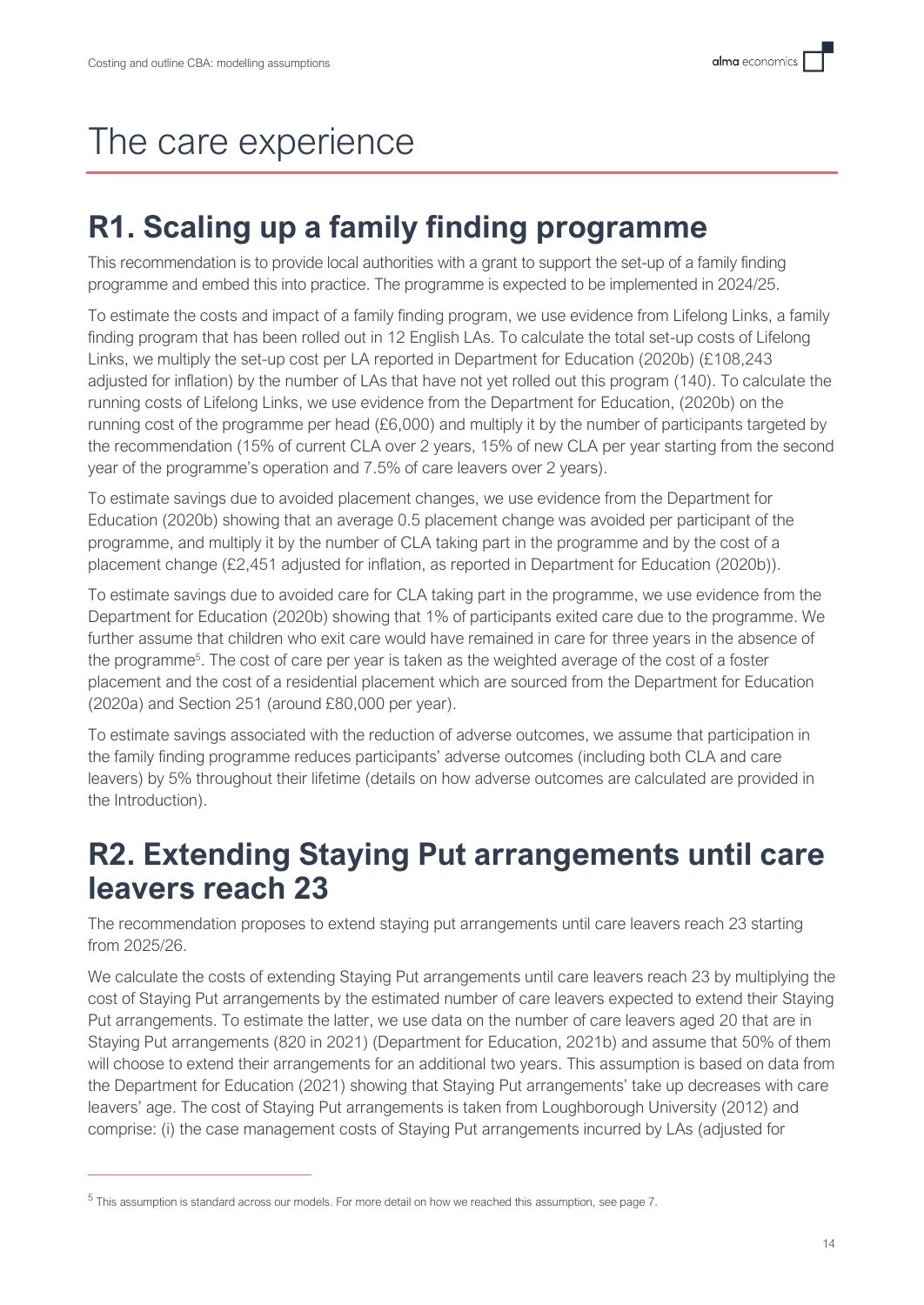inflation) (around £9,000 in 2022 prices) and (ii) the median fees paid by LAs to Staying Put providers (around £9,000 in 2022 prices).

Furthermore, since providing Staying Put arrangements decreases the availability of foster placements for children, we estimate the costs to children's social care due to the reduction in the number of foster placements. For this purpose, we assume that 5% of Staying Put providers would have provided foster placements to children that are placed in residential care instead of foster care. We then use the differential cost between residential care (which costs around £110,000 per annum) and foster care (which costs around £70,000 per annum) sourced from Section 251 and Department for Education (2020a), respectively, to calculate the cost of reduced sufficiency of foster carers.

To calculate savings associated with fewer care leavers being homeless, we multiply the cost of a homelessness episode by the number of participants that would have been homeless in the absence of the policy. The cost of a homelessness episode is taken from Crisis (2018) at £15,556 (6 months episode), which includes costs incurred by local authorities, the NHS and the criminal justice system due to homelessness. To estimate the number of participants that would have been homeless in the absence of the programme, we use evidence from (Wade & Dixon (2006) showing that 35% of care leavers aged up to 18 experience homelessness at some point within 15 months after leaving care. However, as we expect the incidence of homelessness to reduce with age, we assume that care leavers aged 21-23 have half the probability of being homeless (18%) compared to those aged up to 18. To estimate the social benefit of reduced homelessness, we multiply the cost of a homelessness episode (we assume that homelessness episodes last for six months based on Crisis (2018) in terms of quality-adjusted life years (QALY) by the number of participants that would have been homeless in the absence of the policy. The former is based on Aldridge et al. (2015) and is estimated at £3,150.

To estimate savings associated with improved outcomes of Staying put participants, we assume that their adult adverse outcomes improve by 20% as a result of the policy (details on how adverse outcomes are calculated are provided in the Introduction).

### <span id="page-17-0"></span>**R3. Extending Staying Close pilots and increasing eligibility up to age 23**

The recommendation proposes to extend Staying Close pilots across the country starting from 2025/26.

The costs of this recommendation include set-up costs, running costs and fixed costs. The set-up costs are estimated at £50,000 per LA per year over two years (Heyes et al., 2020). Fixed costs are calculated as the average of the costs reported in Heyes et al. (2020) and O'Leary et al. (2020) and include utilities, administration and maintenance costs (£152,238 per year per LA). The running costs are calculated by multiplying the unit cost of providing the programme (£6,500 according to Heyes et al., 2020) by the number of care leavers affected by the policy. The latter is estimated using the number of children who ceased to be looked after from secure units, children's homes and other residential settings in 2021, assuming a 90% take-up rate and a 2-year average duration of participation (Department for Education, 2021b). We assume that the duration of participation increases because of the extension of eligibility from 21 to 23 where those aged 21-23 remain in Staying Close arrangements at 50% of the rate of the current cohort, bringing us to a 2-year average.

To estimate savings associated with reduced use of semi-independent accommodation, we assume that 30% of participants of the extended Staying Close programme would be in semi-independent accommodation for two years in the absence of the policy based on care leavers statistics (Department for Education, 2021b). Then we multiply the number of participants prevented from going to semi-independent accommodation by the differential cost of semi-independent accommodation (taken as the average between the costs reported in Clark, (2015) and Taylor (2020)) relative to the cost of Staying Close.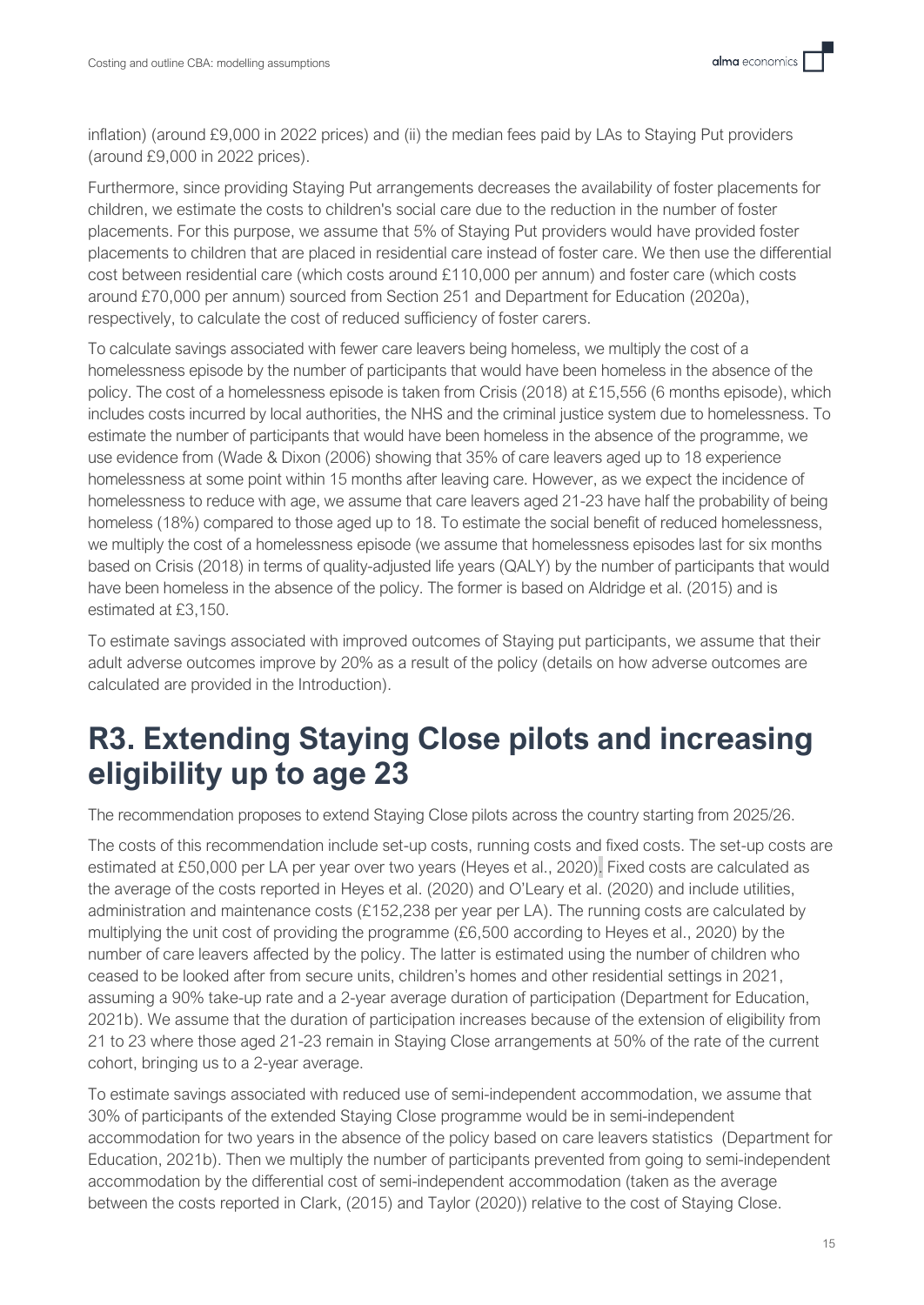To estimate savings associated with reduced use of residential accommodation, we assume that 5% of participants of the extended Staying Close programme would have lived in residential settings for six months in the absence of the policy (Dixon et al., 2020). We multiply the number of participants prevented from going into residential accommodation by the differential cost of residential accommodation (taken from Allen et al., 2020) relative to the cost of Staying Close.

To calculate savings associated with fewer care leavers being homeless, we multiply the cost of a homelessness episode by the number of participants that would have been homeless in the absence of the policy. The cost of a homelessness episode (six months) is estimated by Crisis (2018) at £15,556, which includes costs incurred by local authorities, the NHS and the criminal justice system due to homelessness. To estimate the number of participants that would have been homeless we use evidence from Wade and Dixon (2006) showing that 35% of care leavers aged up to 18 experience homelessness at some point within 15 months after leaving care. This estimate is applied to care leavers aged 18 joining Staying Close each year. To estimate the social benefit of reduced homelessness, we multiply the cost of a homelessness episode in terms of quality-adjusted life years (QALY) by the number of participants that would have been homeless in the absence of the policy. The former is based on Aldridge (2015) and is estimated at £3,150.

To estimate savings due to care leavers living independently after the programme instead of supported accommodation, we multiply the cost of semi-independent living by the number of participants moving to privately rented independent accommodation. To estimate the latter, we use evidence from Heerde et al. (2018) on the average increase in independent living due to participation in Staying Close (27%) and assume that 50% of this increase relates to increased take-up of private accommodation.

Savings due to increased participation in EET are estimated by multiplying the cost of being NEET (sourced from ACEVO Commission on Youth Unemployment (2012) by the number of participants and by the percentage increase in the number of participants in EET due to participation in Staying Close (29%) (Allen et al., 2020 and Dixon et al., 2020).

To estimate savings associated with improved outcomes of Staying Close participants, we assume that their adult adverse outcomes improve by 20% as a result of the policy (details on how adverse outcomes are calculated are provided in the Introduction).

## <span id="page-18-0"></span>**R4. Scaling up supported lodgings programme**

This recommendation proposes to expand the supported lodging (SL) programme to local authorities that do not currently implement it, and to extend the age limit to 23 for care leavers already benefitting from the Supported Lodging programme starting from 2024/25.

To estimate the set-up costs, we use the average set-up costs reported in Francis et al. (2018) (around £33,000) and multiply it by the number of local authorities not implementing the programme.

To estimate running costs, we multiply the average running cost per placement (£9,961 per year) taken from Francis et al. (2018) (which includes operations, training, development cost) by the number of care leavers benefitting from the Supported Lodging programme (which is made of care leavers starting to benefit from the programme due to new LAs adopting the scheme as well as care leavers already benefiting from the programme and choosing to extend their participation until 23).

To calculate the number of care leavers participating in the programme due to new LAs adopting the scheme, we apportion the total number of care leavers aged 18 in England by the share of LAs that do not currently implement the Supported Lodging programme (using data from the Department for Education, 2021) and assume the same take-up rate as LAs which have already implemented the programme for those aged 19-21 (4% of the eligible cohort).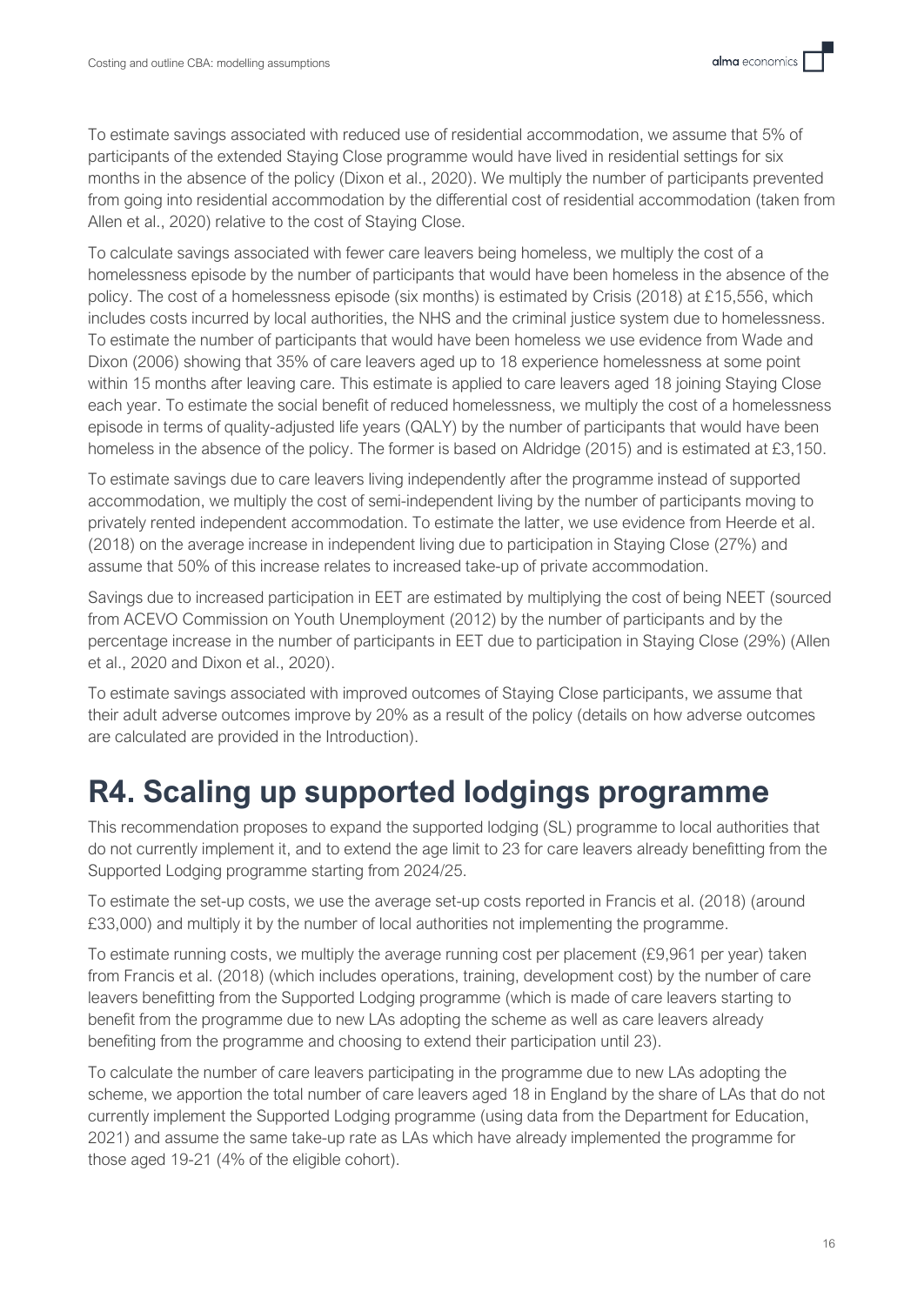To estimate the number of care leavers that are already in the Supported Lodging programme and choose to extend their participation until the age of 23, we use the number of care leavers aged 20 participating in the programme (460 in 2021) from the Department for Education (2021) and assume that 50% of them will participate in the programme until the age of 23.

The cost of supported lodging accommodation comprises the hosts' pay which is made of rent, host support and the young person's contribution. This is calculated as £10,400 per year using evidence from Home for good (2021). We then multiply this cost by the total number of care leavers participating in the Supported Lodging programme every year.

To estimate savings associated with reduced use of semi-independent accommodation, we assume that 30% of care leavers aged 18-21 that enter the programme would have been in semi-independent accommodation in the absence of the policy based on care leavers statistics (Department for Education, 2021b). We multiply the number of participants prevented from going to semi-independent accommodation by the differential cost of semi-independent accommodation (taken as the average of the costs reported in Clark, (2015) and Taylor, (2020)) relative to the cost of the Supported Lodging programme.

To calculate savings associated with fewer care leavers being homeless, we multiply the cost of a homelessness episode by the number of participants that would have been homeless. The cost of a homelessness episode is estimated from Crisis (2018) at £15,556 (6 months episode), which includes costs incurred by local authorities, the NHS and the criminal justice system due to homelessness. To estimate the number of participants that would have been homeless, we use evidence from Wade & Dixon (2006) showing that 35% of care leavers aged up to 18 experience homelessness at some point within 15 months after leaving care. This estimate is applied to care leavers aged 18 in new LAs implementing the Supported Lodging programme. Furthermore, as we expect the incidence of homelessness to reduce with age, we assume that care leavers aged 21-23 have half the probability of being homeless (18%) compared to those aged up to 18. This estimate is applied to care leavers aged 21 that extend their stay in the Supported Lodging programme until 23. To estimate the social benefit of reduced homelessness, we multiply the cost of a six-month homelessness episode in terms of quality-adjusted life years (QALY) by the number of participants that would have been homeless in the absence of the policy. The former is based on Aldridge (2015) and is estimated at £3,150.

To estimate savings associated with improved outcomes of the Supported Lodging programme participants, we assume that the adult adverse outcomes of all participants would improve by 20% as a result of the policy (details on how adverse outcomes are calculated are provided in the Introduction).

### <span id="page-19-0"></span>**R5. Increasing the setting up home allowance**

The recommendation proposes to increase the setting up home allowance paid to care leavers moving to independent living from £2,000 to £2,438 and to review the allowance annually to account for inflation. The proposed intervention will be implemented in 2023/24

The cost of this recommendation is calculated as the proposed increase in the allowance (from £2,000 to £2,438) multiplied by the cohort of care leavers moving to independent accommodation each year (including privately rented and social housing). We assume that 12% of the total number of care leavers move to independent living each year. This assumption is based on the expectation that by the age of 25, all care leavers will be living independently (therefore, every year for eight years (18-25), 12% should move to independent living).

To estimate savings associated with improved outcomes, we assume that the proposed increase in the allowance will improve the adverse outcomes of care leavers affected by the policy by 5% (details on how adverse outcomes are calculated are provided in the Introduction).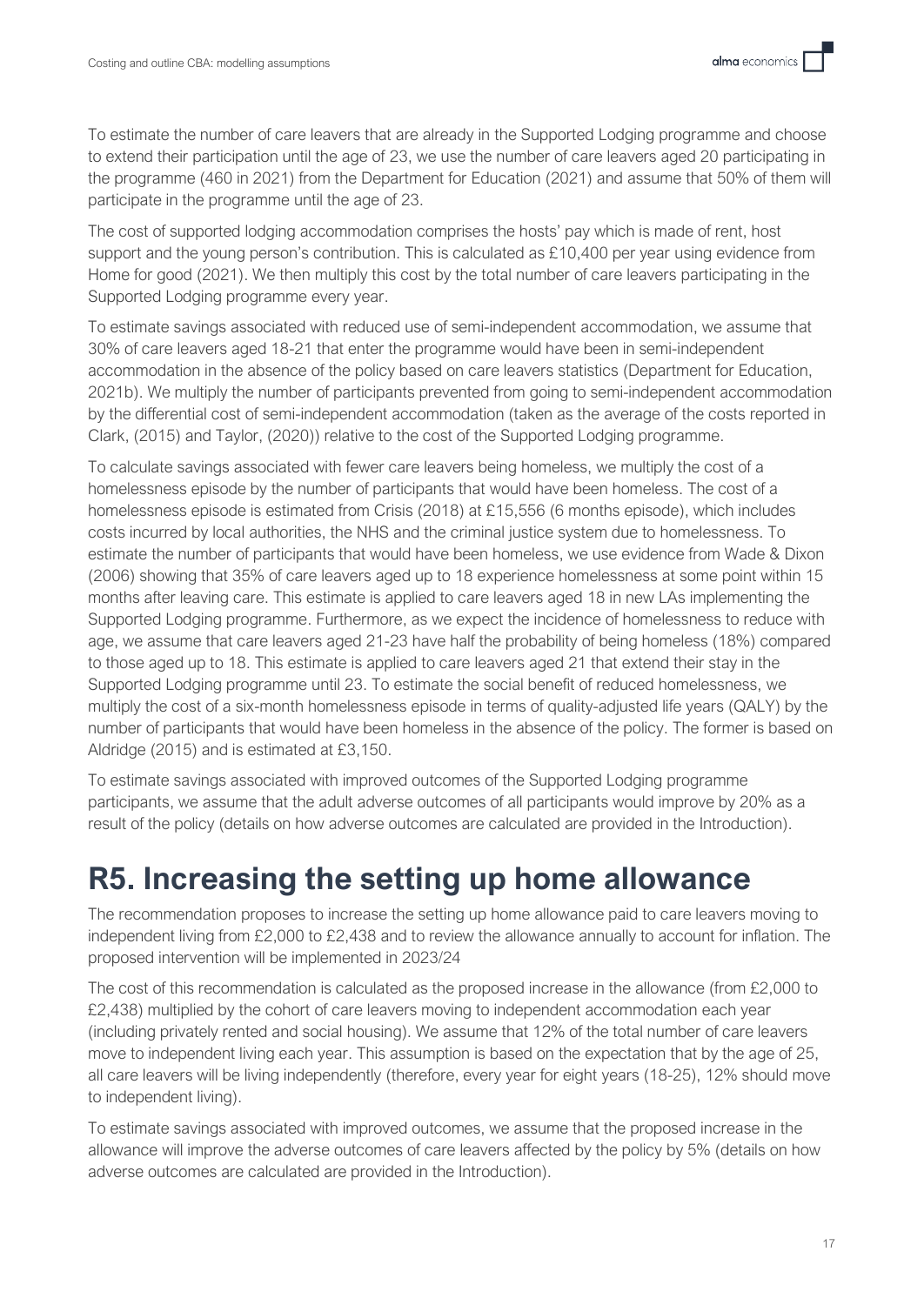### <span id="page-20-0"></span>**R6. Introducing an annual care leaver bursary to apprentices**

The recommendation proposes to replace the one-off £1,000 apprentice care leaver bursary with an annual payment of £1,000 for the duration of their apprenticeship starting from 2023/24.

Based on this recommendation, an annual care leaver bursary should be made available to all apprentices (up to the age of 25) and paid annually for the duration of the care leaver's apprenticeship. To estimate the cost, we multiply the number of care leavers starting an apprenticeship by the additional payment they would receive (on top of the current payment).

To calculate the number of care leavers starting an apprenticeship, we use data on the number of individuals aged 16-24 starting an apprenticeship in 2021 and divide it by the size of the population aged 16-24 in employment in 2021 (ONS, 2022a, 2022b). Overall, 2.5% of individuals aged 16-24 in employment were starting an apprenticeship in 2021. We apply this percentage to the number of care leavers in training or employment in 2021 to estimate the number of care leavers starting an apprenticeship. To estimate the additional payment that this cohort receives as a result of the policy, we use data from ONS (2022b), which show that the expected duration of an apprenticeship is 1.67 years. We deduct the payment that care leavers receive at present  $(E1,000)$  from the payment that they would receive based on an annual bursary (£1,670).

We also estimate the cost to the Exchequer due to the increase in take-up of apprenticeships due to the policy. We assume that the enrolment in apprenticeships by care leavers will increase by 5% due to the recommendation. The cost of providing the bursary per care leavers is £1,670 (assuming that the apprenticeship will last for 1.67 years) plus £4,000 paid to employers, including £3,000 for all new employees starting apprenticeships (Department for Education, 2021a) and an additional £1,000 for care leaver apprentices aged 19-24.

We estimate the savings from additional care leavers entering apprenticeship using estimates of the cost of young people being NEET as in by ACEVO (2012), which amount to £4,592 per year (we assume that in the absence of the recommendation care leavers would have been NEET). The cost includes benefit payments (worklessness and housing benefits) falling to the DWP and foregone tax and national insurance receipts falling to HMRC.

As a social benefit of the policy (included in the cost-benefit analysis only), we calculate the productivity gains due to increased enrolment in an apprenticeship degree. We use evidence on the yearly marginal lifetime benefit of an Apprenticeship degree (which includes wage and employment returns of an apprenticeship degree, as well as non-wage labour costs such as National Insurance and pensions contributions), which amounts to £2,899 per annum throughout the working life (Department for Education (2014).

### <span id="page-20-1"></span>**R7. Extending free prescriptions to care leavers**

The recommendation proposes to extend free prescriptions to all care leavers who are currently not eligible up to 25 starting from 2024/25.

To estimate the cost of providing free prescriptions to care leavers, we multiply the annual cost of free prescriptions by the number of care leavers currently not eligible for free prescriptions. To calculate the cost of prescription medicines per care leaver, we use data from OECD (2022) on expenditure on prescription medicines per capita in the UK. Based on evidence from the Department of Health and Social Care (2021), two-thirds of the expenditure on free prescriptions are spent on individuals above 60. Therefore, we assume that the cost of free prescriptions for care leavers will be one-third of the per capita expenditure across all age groups.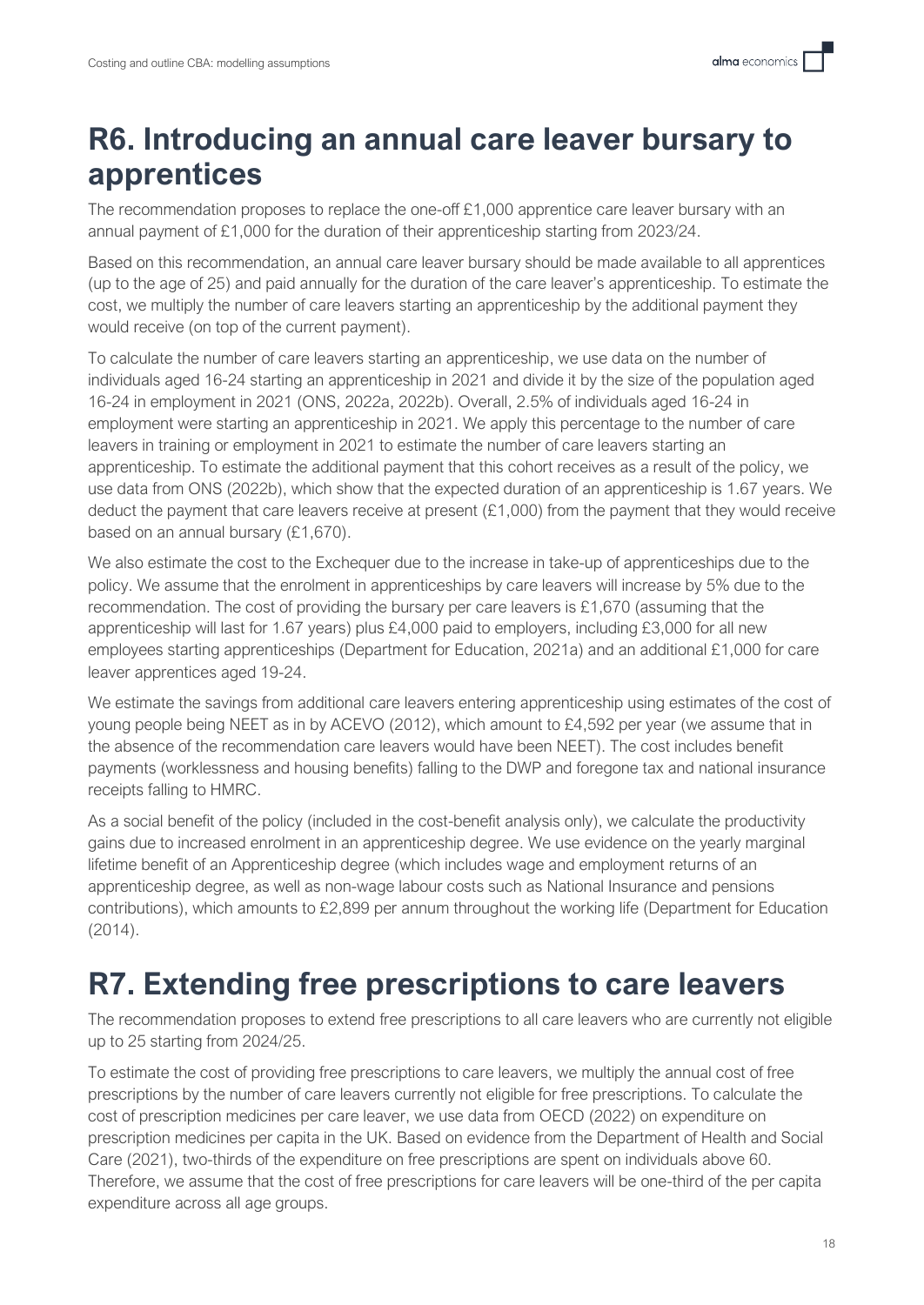To estimate the number of care leavers that are not already eligible for free prescriptions, we use data on the number of care leavers aged 16-25 from the Department for Education (2021) and assume that 50% of them are not currently eligible. This assumption is based on the fact that free prescriptions are already provided to people who receive benefits, who are aged 16-18 in full-time education and have disabilities. Based on the fact that approximately 40% of care leavers are unemployed, therefore likely to be eligible for free prescriptions, and that some other care leavers might be entitled due to other reasons, we assume that half of the current care leavers are not eligible for free prescriptions.

To estimate the impact of extending free prescriptions to all care leavers, we use evidence from a study conducted by the Prescription Charges Coalition (2017). The study shows that among people with long term conditions paying for prescriptions, 30% reduced their doses, and 43% of them mentioned that this was due to the cost of the prescription. Moreover, 26% of those reporting reducing or skipping their doses required a GP appointment, while 9% required hospital treatment.

Based on this evidence, we estimate the savings from extending free prescriptions to care leavers with long-term conditions. Data collected by the Department for Work and Pensions (2017) show that 20% of the population aged 18-24 have a long-term condition. We assume that care leavers have twice this risk of suffering from a long-term condition. Following the result from the survey mentioned above, we estimate the additional expenditure on GP visits and hospital treatments due to the lack of access to free prescriptions among care leavers with a long-term condition. The cost of a GP visit per person is estimated at £30 using NHS data (NHS, 2019), while the cost of hospital treatment is £1,202 and is calculated as the average of NHS reference costs in 2014-2015, discounted to 2021 prices (Department of Health and Social Care, 2015).

Finally, we assume that free prescriptions will improve the quality of life of care leavers with long term conditions. Based on an estimate of the DHSC, according to which 15,000 spent by the NHS provides one additional QALY (£60,000), used in previous research assessing the impact of increasing age exemption for prescription charges (Department of Health and Social Care, 2021), we estimate the increase in quality of life due to extending free prescriptions on care levers with long-term conditions.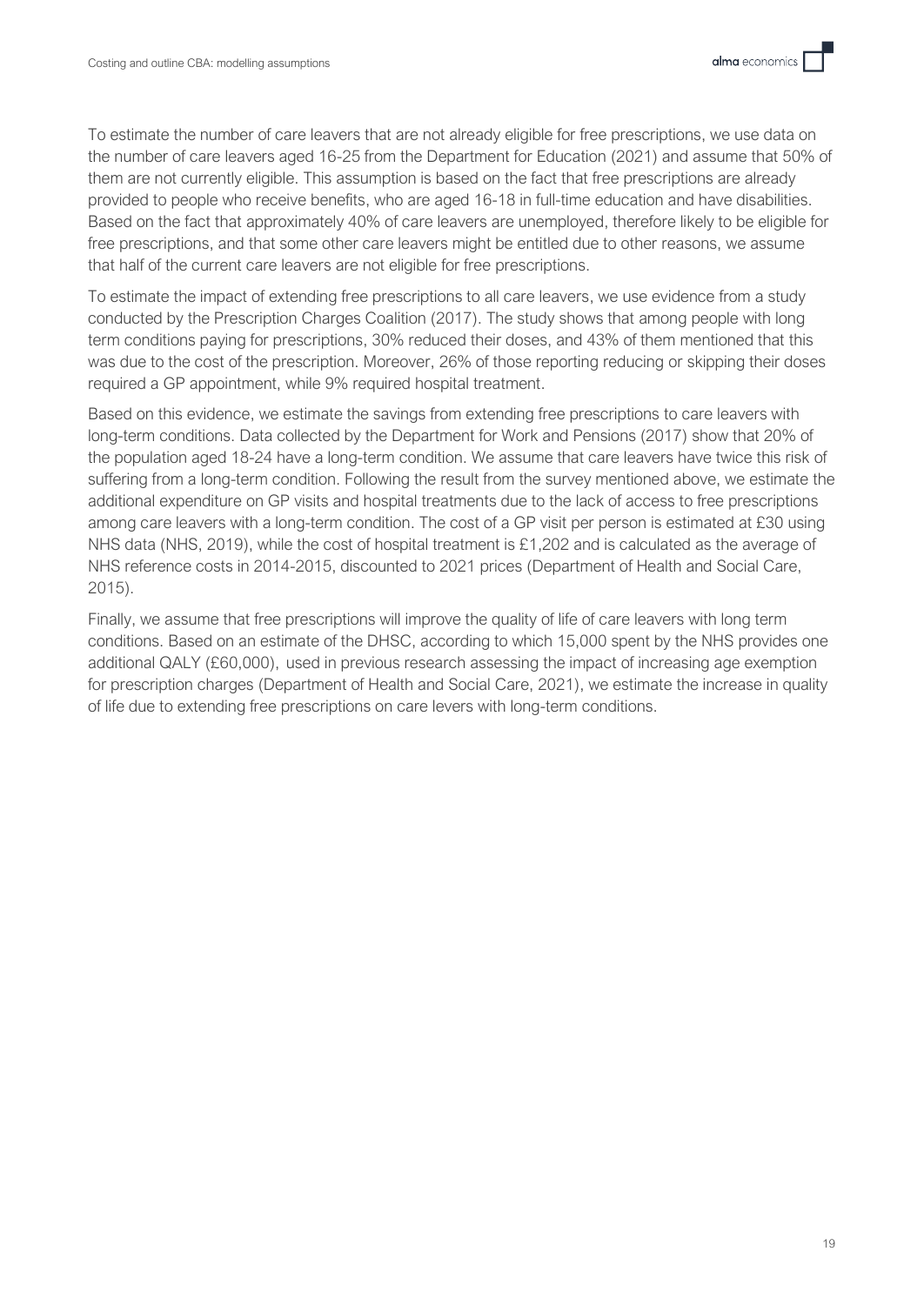# <span id="page-22-0"></span>Family help

## <span id="page-22-1"></span>**R1. Introducing a revolution in Family Help**

The Family Help recommendation includes several key features, including the creation of one clear and broad category of help combining current targeted targeted early help and section 17 provision; intensive support based on a national definition of eligibility and local data-led needs assessments; multidisciplinary teams providing support embedded into the community; and families held by a key-worker who coordinates support. The costing of this recommendation is based on two existing programmes to act as proxies for rolling out core features - namely the Supporting Families programme (key-worker model) and the Family Safeguarding Model (FSM) (use of multidisciplinary teams) - to the Family Help cohort of children with a Child in Need plan (CiNP), Child Protection Plan (CPP), with an early help plan<sup>6</sup> and an additional 5% uplift to target families who may not currently receive support under any of these categories (for instance, parents who have had a child removed), starting from 2025-26 (with 50% of the funding phased in 2024/25).

To estimate the impact on public finances and wider social benefits of the recommendation, we estimate the additional costs, savings and social benefits of rolling out each programme separately and assume additional benefits that come from features of this policy which are not included in these programmes (for example, greater national direction on the best evidenced interventions that areas should use) will increase the overall impact by 10%.

#### <span id="page-22-2"></span>**The Supporting Families programme**

#### **Costs**

To estimate the additional cost of delivering the key-worker model represented by the Supporting Families programme as part of Family Help, we deduct the current cost of the Supporting Families programme from the cost of delivering it to the extended cohort. This is achieved by multiplying the cost per family of the programme by the additional number of families targeted by the recommendation. The cost per family with a CINP or CPP is set as the same as the current cost per family of the programme (around £3,300 per family, as reported by DLUHC (2016)), while the cost per family without a CIN (open to early help and additional cohort of families) is set at 75% of the current cost per family, due to the fact they are likely to have lower levels of need.

To estimate the additional number of families with a CiNP or CPP targeted by the policy, we deduct the current number of families with a CiNP or CPP in the programme from the total number of families with a CINP or CPP targeted by the recommendation. To achieve this, we multiply the number of families currently targeted by the programme (100,000 on average every year according to DLUHC (2022) by the share of CiNP or CPP amongst children participating in the programme (41%) (MHCLG 2019). To estimate the total number of families targeted by the recommendation, we divide the number of CiNP, CPP, children open to Early Help and the 5% cohort uplift by the average number of children in these families (Department for Education (2020) ADCS (2021)). MHCLG (2018) reports data on the average number of children in families participating in the programme with a CINP (2.5) and CPP (2.6). In absence of data on the

<sup>&</sup>lt;sup>6</sup> This figure is based on ADCS's estimate of the number of cases open to early help (ADCS, 2021a). In the absence of standard nationally collected data at early help, this is a helpful proxy measure for the number of children and families who are subject to "targeted early help" (see review report for description of our use of this term) because the number is based on cases open to local authority early help provision only, and not cases that may be open to partner agencies (ADCS, 2021a). Whilst this data is not perfect, it is the best data available to the review.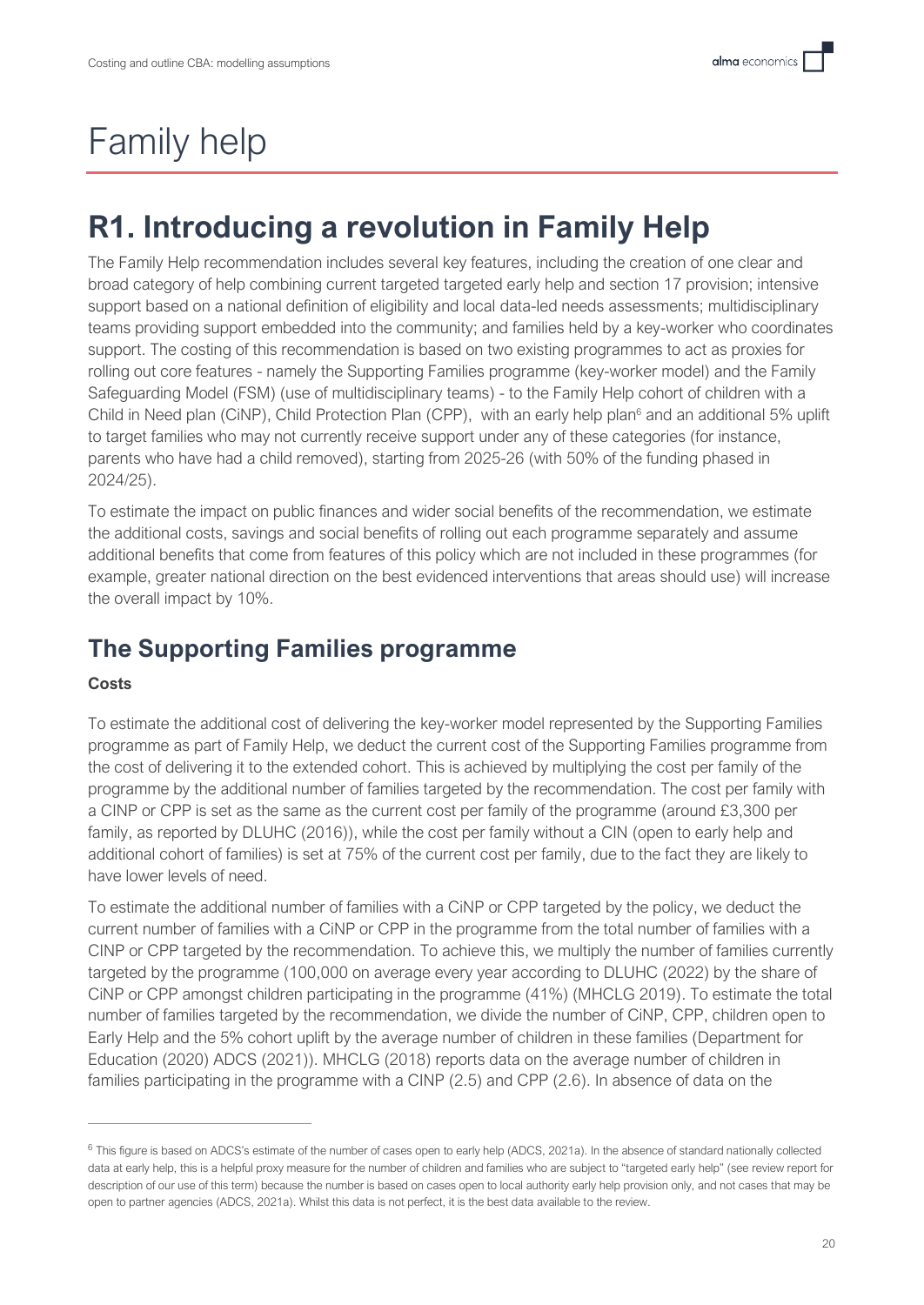composition of families with children open to targeted early help and the 5% cohort uplift, we use the average number of children in families participating in the Supporting Families programme (2.1).

#### **Savings and benefits**

To estimate the additional savings and benefits of rolling out the key-worker model to this full Family Help cohort, we follow the approach taken by MHCLG (2019) which we apply to the additional group of families targeted by the recommendation relative to the current roll out. We also make additional assumptions, namely:

- We have assumed that the impact of the programme on the Family Help cohort will halve compared to the reported impact in the Supporting Families' evaluation due to the extended cohort potentially having lower levels of need than the current cohort of families targeted.
- The impact of the extending the key-worker model will be proportionate to the level of spending.

To calculate the additional expenditure due to the increase in the number of children with a CPP, we follow the approach taken by MHCLG (2019) in its evaluation of the programme. It estimates that, in absence of the programme, 6.4% of children treated would have had a CPP. It further finds an 18% average increase in the number of children with a CPP relative to the counterfactual (defined as what would have happened in absence of the programme). The annual cost of a CPP is taken from the Department for Education (2020c) (£18,200 in 2022 prices).

To calculate savings due to the reduction in the number of Children Looked After (CLA), we follow the approach taken by MHCLG (2019) in its evaluation of the programme. It estimates that, in absence of the programme, 1.6% of children treated would have been CLA. It further finds a 34% average decrease in the number of CLA relative to the counterfactual. We assume that children who would have become CLA would have remained in care for 3 years<sup>7</sup>, with a cost per annum of around £70,000 (corresponding to the cost of a foster placement, following the approach of the Department for Education (2020a)). To estimate savings and social benefits due to the reduction of adverse outcomes because of avoided care, we assume that children prevented from becoming CLA are CIN instead. We then multiply the total number of children prevented from becoming looked after by the differential cost of adverse outcomes of CLA relative to CIN (details on how adverse outcomes are calculated are provided in the Introduction).

To estimate savings due to the reduced numbers of adults receiving a custodial sentence found in the Supporting Families Programme's evaluation, we follow the approach taken by MHCLG (2019). It estimates that, in absence of the programme, 1.6% of adults treated would have received a custodial sentence. It further finds a 25% average reduction the number of adults receiving a custodial sentence relative to the counterfactual. The evaluation also uses data on the average sentence length (165 days, equivalent to 0.45 year) and assumes that 50% of the sentence is spent in custody. We use the average cost of custody per year reported in MHCLG (2019) which we adjust for inflation (£41,820 in 2022 prices).

To estimate savings associated with reduced numbers of juveniles receiving a custodial sentence found in the programme's evaluation, we follow the approach taken by MHCLG (2019). It estimates that, in the absence of the programme, 0.8% of juveniles participating in the programme would have received a custodial sentence. It further finds a 37.5% average reduction of the number of juveniles receiving a custodial sentence relative to the counterfactual. The evaluation also uses data on the average sentence length (165 days, equivalent to 0.45 year) and assumes that 50% of the sentence is spent in custody. We use the average cost of juvenile custody per year reported in MHCLG (2019) which we adjust for inflation (£103,969 in 2022 prices).

 $^7$  This assumption is standard across our models. For more detail on how we reached this assumption, see page 7.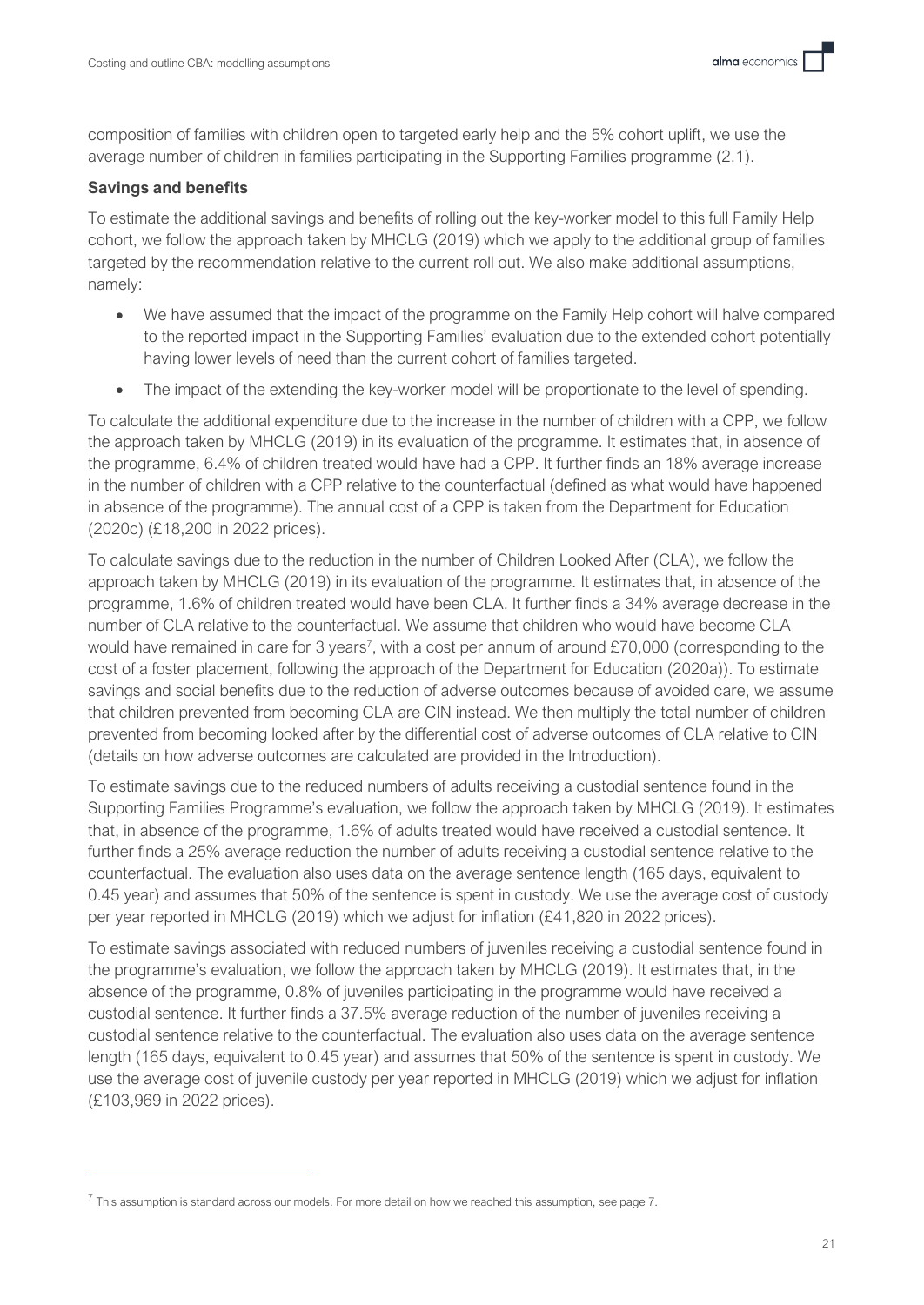To estimate savings associated with reduced numbers of crimes committed by juveniles found in the programme's evaluation, we follow the approach taken by MHCLG (2019). It estimates that, in the absence of the programme, 4.6% of juveniles in the programme would have been convicted. It further finds that the number of juveniles receiving a custodial sentence decreases by an average of 15% relative to the counterfactual. Based on Ministry of Justice's reoffending statistics, the evaluation assumes that every young person convicted is convicted on average 3.8 times. To arrive at the total number of crimes committed, it uses evidence from the Crime Survey for England and Wales showing that each conviction is indicative of 8.87 crimes. The cost per crime committed by juveniles (excluding costs of juvenile custody to avoid double counting) used comes from MHCLG (2019) (£1,039 in 2022 prices).

To estimate savings associated with reduced numbers of adults unemployed claiming the Job Seeker Allowance (JSA), we use evidence from MHCLG (2019) showing that, in the absence of the programme, 10.5% of participating adults would be unemployed and claiming the JSA. The paper also finds a 11% reduction in the number of unemployed adults claiming the JSA relative to the counterfactual. We use the average cost of JSA per year reported in MHCLG (2019) (£12,657).

#### <span id="page-24-0"></span>**The Family Safeguarding Model**

To estimate the cost of rolling out multidisciplinary teams as part of Family Help, we calculate the additional running cost of the Family Safeguarding Model (FSM) which uses multidisciplinary teams by deducting the current expenditure on FSM from the cost of rolling out the programme to the new extended Family Help cohort. To calculate the current expenditure on FSM, we multiply the current expenditure per local authority (around £2.7 million, based on Walsall council's data provided as part of the evaluation of the Strengthening Families, Protecting Children FSM roll out<sup>8</sup>) by the number of local authorities currently rolling out the programme (16). To estimate the cost of rolling out FSM to the new extended cohort, we use the cost of the programme per family (rather than per local authority) because of the large difference in size between the cohort currently targeted and the extended cohort targeted by the Family Help recommendation. The cost per family of rolling out multi-disciplinary teams is set at £2,250 for families with CiNP and CPP, and £1,500 for families of children open to Early Help and families with children who have been removed. This is based on 75% of the cost per family reported by Walsall council data (£3,000). We scale down relative to Walsall data, triangulating an alternative unit cost derived from Hertfordshire data suggesting a unit cost of £1,099. As such, our unit cost remains a conservative mid-point of the two data points. We then also take 50% of this cost for the extended cohort that we expect to have a lower level of need. To estimate the total set-up cost of the programme, we multiply the average set up costs per local authority (£818,231 per year for 2 years) reported by Department for Education (2020a) by the number of local authorities that have not rolled out FSM (136, which was reported in DfE internal data).

To estimate savings and benefits of rolling out multi-disciplinary teams to an extended cohort, we follow the approach taken by Department for Education (2020a) in its evaluation of the FSM, which we apply to the entire extended cohort targeted by the Family Help recommendation. We also make additional assumptions, namely:

The impact of the programme on CiNP and CPP will halve compared to the one reported in the evaluation. This is a conservative assumption in acknowledgement that this impact is based on only 16 LAs, and our programme would extend to a wider cohort of CINP and CPP (e.g. older children and children with disabilities)

 $8$  At the time of undertaking this modelling, Walsall was the only participating site to have submitted data as part of the WWCSC's process evaluation of the programme which showed case loads under FSM, allowing us to calculate the estimated cost of delivering the programme per family Hertfordshire's data was based on their annual running costs for 2016/17 and divide it by the number of families participating in 2015/2016. It will be possible to further refine these costs once more local authorities have submitted returns.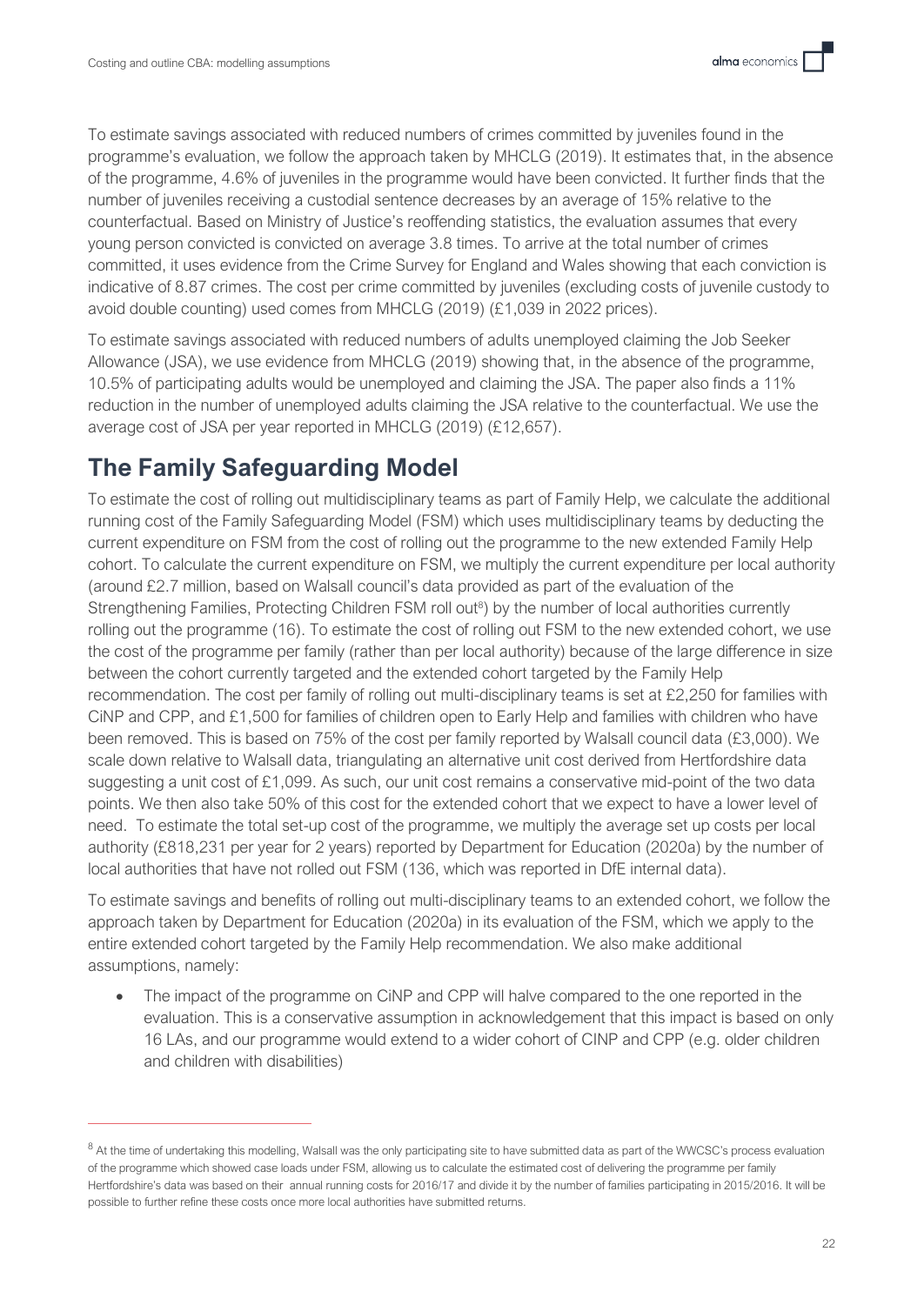- The impact of the programme on children open to Early Help and the extended 5% of the cohort will be 25% of the impact reported in the evaluation. This is a conservative assumption in acknowledgement that this cohort is wider than the current cohort targeted by FSM.
- In order to remove the benefits and savings of the existing roll-out and reflect only the additionality of our investment, we assume that the impact of the existing roll out of FSM is 5% that of the recommended roll out and remove this from our overall impact.<sup>9</sup>

To calculate savings associated with the reduction of CPP placements due to FSM, we use evidence from the Department for Education (2020a) showing a 19% reduction in the number of CPP per annum following the introduction of the programme. The cost of a CPP episode is taken from the Department for Education (2020a) and is adjusted for inflation (£14,086 in 2022 prices).

To calculate savings associated with the reduction of children becoming looked after due to the programme, we use evidence from the Department for Education (2020a) showing a 15% reduction in the number of new looked after children following the introduction of the programme. We further assume that children who would have been CLA would have remained in care for 3 years<sup>10</sup>, with a cost per annum of around £70,000 (corresponding to the cost of a foster placement, following the approach of the Department for Education (2020a)). To estimate savings and social benefits due to the reduction of adverse outcomes because of avoided care, we assume that children prevented from becoming CLA are CIN instead. We then multiply the total number of children prevented from becoming looked after by the differential cost of adverse outcomes of CLA relative to CIN (details on how adverse outcomes are calculated are provided in the Introduction).

 $9$  It was not possible to disentangle the savings on the cohort currently treated from the savings on the extended cohort because the evaluation of FSM reports impact in terms of the reduction of CIN at the LA level, rather than amongst participants (e.g. reduction in the number of new children becoming CLA in LAs rolling out the programme, rather than a reduction in the number of new children becoming CLA in the sample of children treated).

 $10$  This assumption is standard across our models. For more detail on how we reached this assumption, see page 7.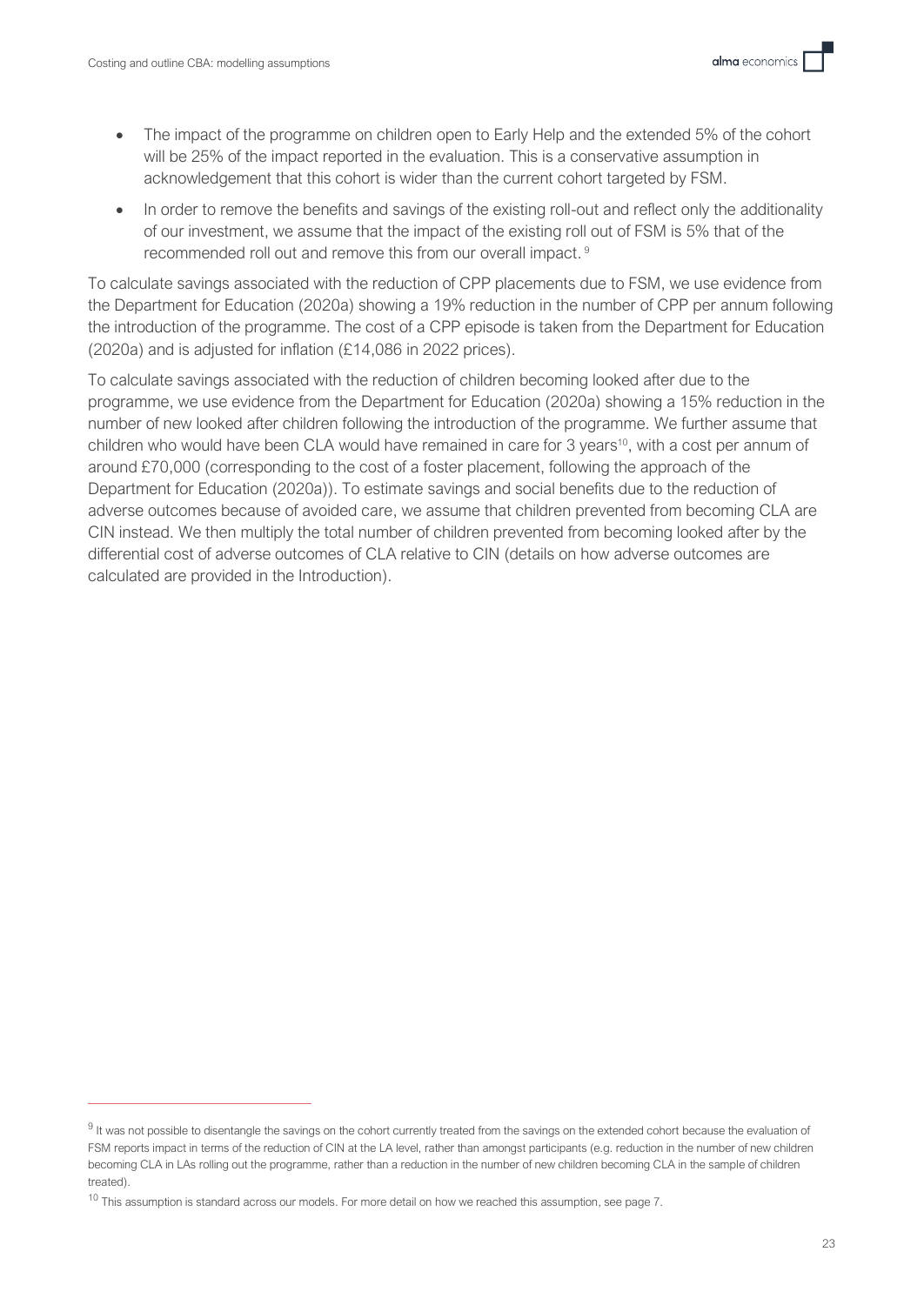# <span id="page-26-0"></span>Children's voice

## <span id="page-26-1"></span>**R1. Child advocacy**

This recommendation would introduce a new independent, opt-out advocacy service for all looked after children and children who currently have an independent reviewing officer (IRO) to strengthen children's voice in the decisions that affect them. These advocates would also carry out regulation 44 monitoring visits to children's homes and would replace the statutory role of IROs and Regulation 44 visitors, starting from 2025/26.

To estimate current expenditure on opt-in advocacy services, we use data from CCO, (2016), which shows that the unit cost of advocacy ranges between £2-£668. The mid-point of this range (£333) is taken and multiplied by the number of CLA in 2020/21 (80,850) to arrive at the current expenditure on opt-in advocacy services. The number of advocates and managers required at present is inferred from the total spending. This is done by taking a cost per advocate and manager of £30,000 and £60,000 per annum, respectively (including on-costs) and assuming that the ratio of managers to advocates is 1 to 10.

We estimate that children's awareness of advocacy services will increase in response to the review's publication, so we model an immediate increased demand for the existing opt-in entitlements. To estimate expenditure on opt-in advocacy services in the transitionary period (until the new opt-out model is implemented in 2025/26), we estimate the additional expenditure necessary to increase the share of children referred to an advocate when making a complaint from 50% (as is currently the case) to 90%. We also assume that the acceptance rate for complaints and requests for advocacy support from care leavers increases to 95% (instead of 90%) and that complaints increase by 25% as more children and young people become aware of advocacy. These changes are estimated to require an increase in expenditure on opt-in advocacy services by 21% since complaints make up around 22% of referrals and care leavers make up around 66% of all referrals (CCO, 2019).

To estimate the cost of the current opt-in advocacy entitlements after the introduction of the opt-out service for looked after and children who currently have an IRO, it is assumed that 75% of complaints come from looked after children (hence will be covered by opt-out advocacy services) and complaints will constitute 33% of referrals.These costs are therefore subtracted from the cost of opt-in advocacy once the opt-out service is in place.

The cost of opt-out advocacy services is calculated by deriving the workforce requirement necessary to deliver these services and assuming a 10% efficiency gain due to central commissioning and/or delivery. The number of advocates required is estimated by dividing the number of children taking up advocacy services (CLA and children subject to public law proceedings<sup>11</sup>, with the take-up rate assumed at 95% for children when there are public law proceedings that affect them and 30% for all other looked after children) by a caseload per advocate of 35 (50% of the upper end recommended IRO caseload) (Department for children, schools and families, 2010). As before, the ratio of managers to advocates is set at 1 to 10, and the cost per advocate and manager is taken as £30,000 and £60,000 per annum, respectively.

To estimate savings due to the replacement of the statutory role of the IRO, it is assumed that 25% of work currently undertaken by IROs is not duplicative of other roles and requires the experience of a qualified social worker, so additional LA social worker and manager resource will be needed to take on this work. We assume the remaining 75% of the IRO workload will either be absorbed into the advocacy role or are duplicative of existing LA social work and therefore discontinued.

<sup>&</sup>lt;sup>11</sup> The number of new CLA is excluded from the number of children in public law proceedings to avoid double counting.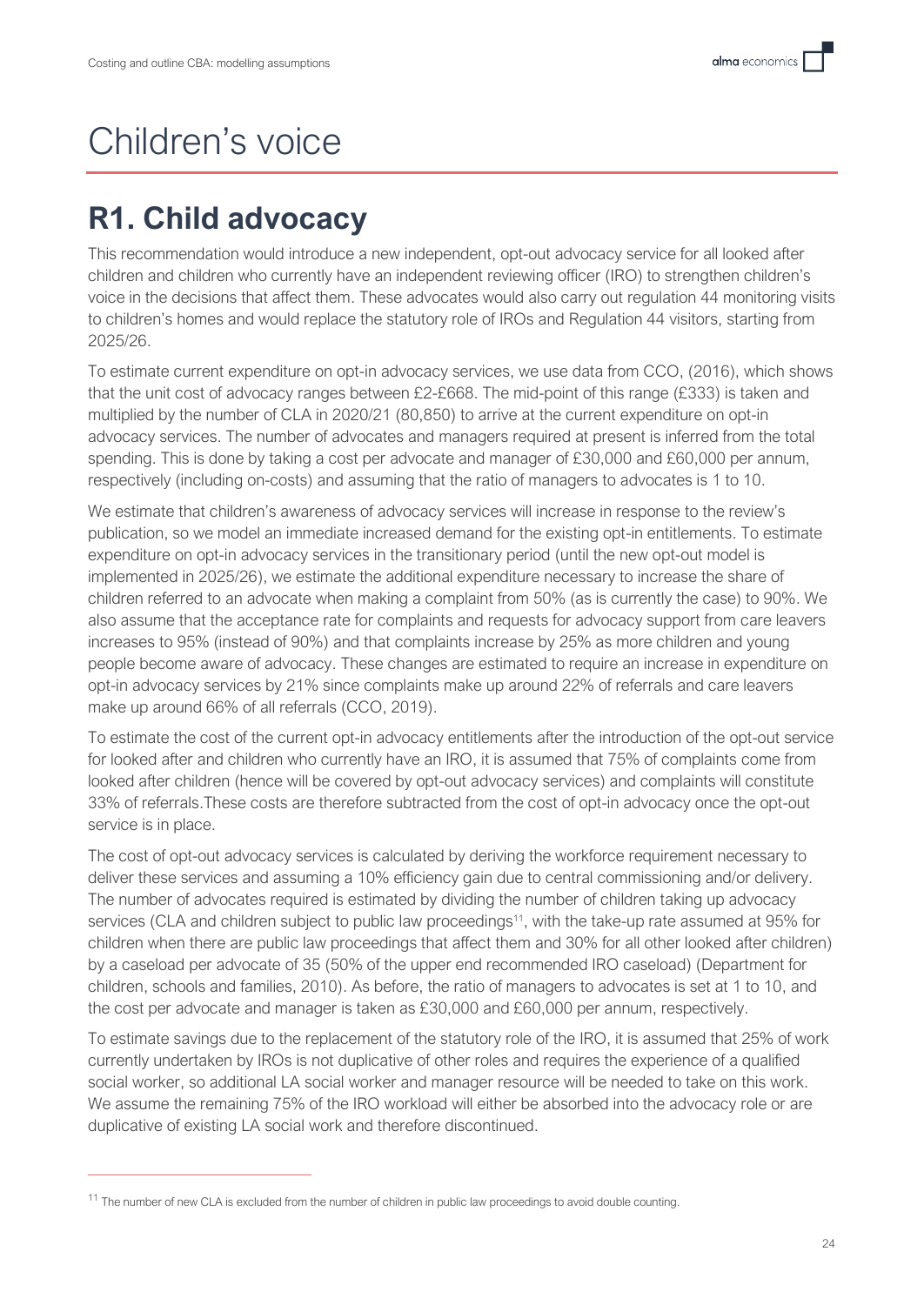# <span id="page-27-0"></span>Parental Representation

## <span id="page-27-1"></span>**R1. Parental Representation**

The recommendation would introduce parent representation, such as advocacy on an opt-in basis for parents of children with a child protection plan starting from 2024/25. For many parents having independent representation that provides advocacy and enables parents to navigate the emotionally charged child protection process is invaluable.

We calculate the cost of introducing parent representation on an opt-in basis by multiplying the number of families that would enrol by the cost per hour and the number of hours of provided. We assume a take-up rate of 40%. The cost per hour is estimated at £35, including onboarding costs (Bauer et al., 2013), and we assume that each family will receive 20 hours of parent representation.

To estimate the impact of parent representation we used evidence from the US, as this type of intervention is more popular in the US than it is in the UK. Based on the evidence reviewed, the main saving resulting from this policy is due to a reduction in days spent in foster care per annum. Gerber et al. (2019) identified that an intervention involving parental advocacy leads to 30 fewer days spent in foster care per annum. We assume that introducing parent representation, which includes advocacy, in the UK will have a similar impact. As a result, we calculate the savings by multiplying the number of days in care avoided by the daily cost of foster care and the number of children affected each year.

In terms of adverse outcomes, there is no estimate of the impact of parent advocacy on children's outcomes. However, the literature identified several channels through which parent advocacy might have an impact on children's outcomes, such as improvement in parents' wellbeing and family relationships. We assume a 10% reduction in adverse outcomes (details on how adverse outcomes are calculated are provided in the Introduction).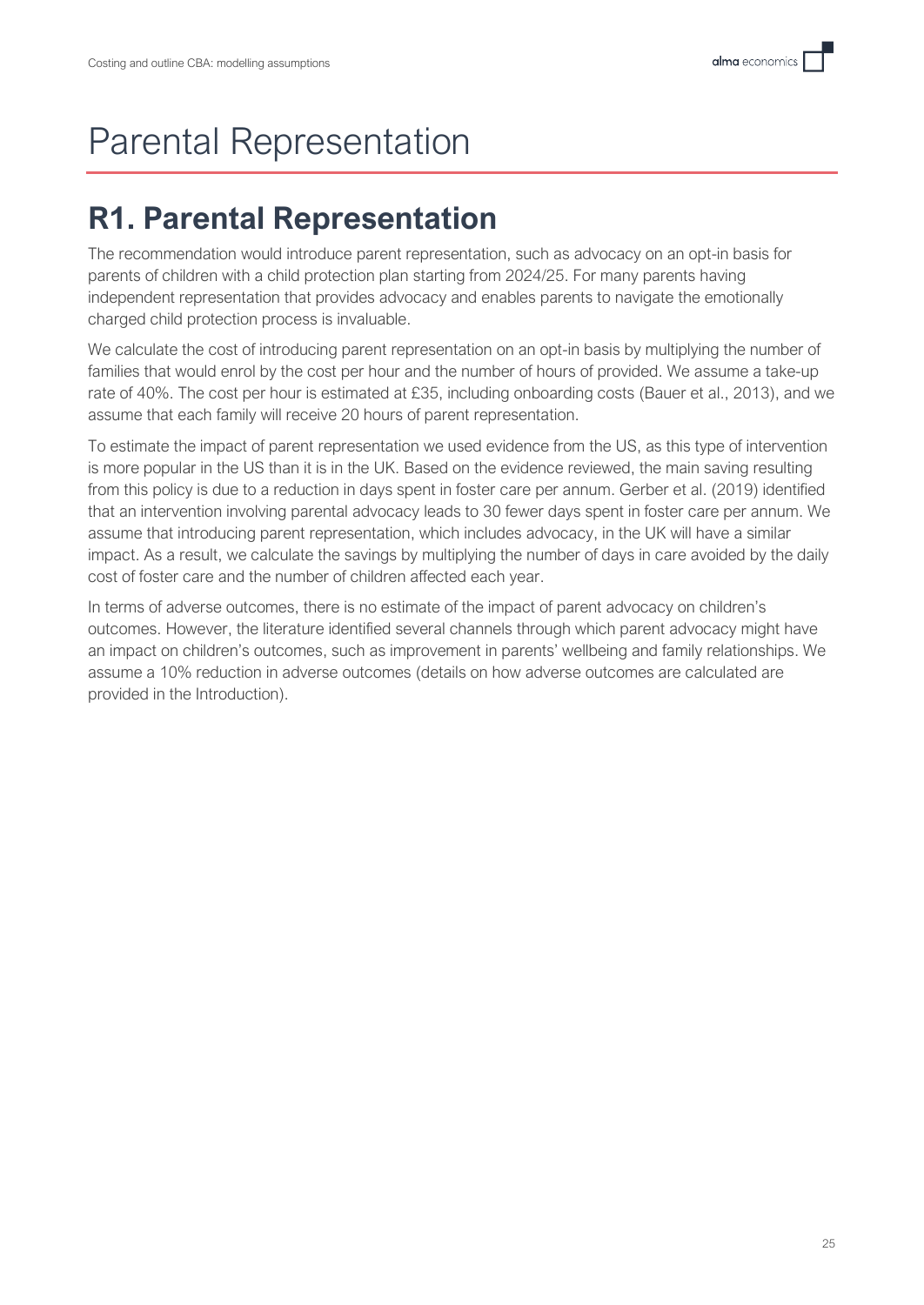## <span id="page-28-0"></span>References

- ACEVO (2012) Youth unemployment: The crisis we cannot afford. [https://www.nuffieldfoundation.org/sites/default/files/files/ACEVO%20Youth%20Unemplyment\\_lo\\_res.p](https://www.nuffieldfoundation.org/sites/default/files/files/ACEVO%20Youth%20Unemplyment_lo_res.pdf) [df](https://www.nuffieldfoundation.org/sites/default/files/files/ACEVO%20Youth%20Unemplyment_lo_res.pdf)
- ADCS (2021) ADCS DCS Update 2021.<https://adcs.org.uk/leadership/article/adcs-dcs-update-2021>
- Aldridge, R. W. (2015) Homelessness and Quality Adjusted Life Years: Slopes and Cliffs in Health Inequalities a Cross-sectional Survey. International Journal of Epidemiology, 44(suppl\_1), i80–i81. <https://doi.org/10.1093/ije/dyv097.295>
- Allen, D., Cresswell, C., & Ward, J. (2020) Bristol City Council Staying Close Pilot. [https://assets.publishing.service.gov.uk/government/uploads/system/uploads/attachment\\_data/file/931](https://assets.publishing.service.gov.uk/government/uploads/system/uploads/attachment_data/file/931990/Staying_Close_Bristol.pdf) [990/Staying\\_Close\\_Bristol.pdf](https://assets.publishing.service.gov.uk/government/uploads/system/uploads/attachment_data/file/931990/Staying_Close_Bristol.pdf)
- Aziz, R., Roth, D., & Lindley, B. (2012) Understanding family and friends care: The largest UK survey. <https://frg.org.uk/wp-content/uploads/2021/04/FFC-The-largest-UK-survey.pdf>
- Bauer, A., Wistow, G., Dixon, J., & Knapp, M. (2013) Investing in Advocacy Interventions for Parents with Learning Disabilities: What is the Economic Argument? <https://onlinelibrary.wiley.com/doi/abs/10.1111/bld.12089>
- Carers UK (2012) In Sickness and in Health—Carers UK[. https://www.carersuk.org/for](https://www.carersuk.org/for-professionals/policy/policy-library/in-sickness-and-in-health)[professionals/policy/policy-library/in-sickness-and-in-health](https://www.carersuk.org/for-professionals/policy/policy-library/in-sickness-and-in-health)
- CCO (2016) Helping children get the care experience they need. [https://www.childrenscommissioner.gov.uk/wp-content/uploads/2017/06/Helping-children-get-the](https://www.childrenscommissioner.gov.uk/wp-content/uploads/2017/06/Helping-children-get-the-care-experience-they-need-1.pdf)[care-experience-they-need-1.pdf](https://www.childrenscommissioner.gov.uk/wp-content/uploads/2017/06/Helping-children-get-the-care-experience-they-need-1.pdf)
- CCO (2019) Advocacy for children. [https://www.childrenscommissioner.gov.uk/wp](https://www.childrenscommissioner.gov.uk/wp-content/uploads/2019/06/CCO-Advocacy-for-children-June-2019.pdf)[content/uploads/2019/06/CCO-Advocacy-for-children-June-2019.pdf](https://www.childrenscommissioner.gov.uk/wp-content/uploads/2019/06/CCO-Advocacy-for-children-June-2019.pdf)
- Children's Commissioner (2020) Stability Index 2020. [https://www.childrenscommissioner.gov.uk/wp](https://www.childrenscommissioner.gov.uk/wp-content/uploads/2020/11/cco-stability-index-2020.pdf)[content/uploads/2020/11/cco-stability-index-2020.pdf](https://www.childrenscommissioner.gov.uk/wp-content/uploads/2020/11/cco-stability-index-2020.pdf)
- Clark, T. (2015) Framework agreement for semi-independent living services. [http://democracy.lbhf.gov.uk/documents/s60037/Semi](http://democracy.lbhf.gov.uk/documents/s60037/Semi-independent%20Living%20Services%20framework_16%2001%2015_Revised.pdf)[independent%20Living%20Services%20framework\\_16%2001%2015\\_Revised.pdf](http://democracy.lbhf.gov.uk/documents/s60037/Semi-independent%20Living%20Services%20framework_16%2001%2015_Revised.pdf)
- Competition & Markets Authority (2021) Children's social care market study interim report. [https://www.gov.uk/government/publications/childrens-social-care-market-study-interim-report/interim](https://www.gov.uk/government/publications/childrens-social-care-market-study-interim-report/interim-report)[report](https://www.gov.uk/government/publications/childrens-social-care-market-study-interim-report/interim-report)
- Crisis (2018) Assessing the costs and benefits of Crisis' plan to end homelessness. [https://www.crisis.org.uk/media/238957/assessing\\_the\\_costs\\_and\\_benefits\\_of\\_crisis-](https://www.crisis.org.uk/media/238957/assessing_the_costs_and_benefits_of_crisis-_plan_to_end_homelessness_2018.pdf) [\\_plan\\_to\\_end\\_homelessness\\_2018.pdf](https://www.crisis.org.uk/media/238957/assessing_the_costs_and_benefits_of_crisis-_plan_to_end_homelessness_2018.pdf)
- Cusworth, L., Bedston, S., Alrouh, B., Broadhurst, K., Johnson, R., Akbari, A., Griffiths, L., & Nuffield Family Justice Obseratory. (2021). Uncovering private family law: Who's coming to court in England? <https://www.nuffieldfjo.org.uk/resource/private-family-law-whos-coming-to-court-england>
- DCLG (2016) Local Authority Data on the Cost and Potential Fiscal Benefits of the Troubled Families Programme. [https://assets.publishing.service.gov.uk/government/uploads/system/uploads/attachment\\_data/file/560](https://assets.publishing.service.gov.uk/government/uploads/system/uploads/attachment_data/file/560512/Troubled_Families_Local_Authority_Cost_Savings.pdf) [512/Troubled\\_Families\\_Local\\_Authority\\_Cost\\_Savings.pdf](https://assets.publishing.service.gov.uk/government/uploads/system/uploads/attachment_data/file/560512/Troubled_Families_Local_Authority_Cost_Savings.pdf)
- Department for children, schools and families (2010) IRO Handbook. [https://assets.publishing.service.gov.uk/government/uploads/system/uploads/attachment\\_data/file/337](https://assets.publishing.service.gov.uk/government/uploads/system/uploads/attachment_data/file/337568/iro_statutory_guidance_iros_and_las_march_2010_tagged.pdf) [568/iro\\_statutory\\_guidance\\_iros\\_and\\_las\\_march\\_2010\\_tagged.pdf](https://assets.publishing.service.gov.uk/government/uploads/system/uploads/attachment_data/file/337568/iro_statutory_guidance_iros_and_las_march_2010_tagged.pdf)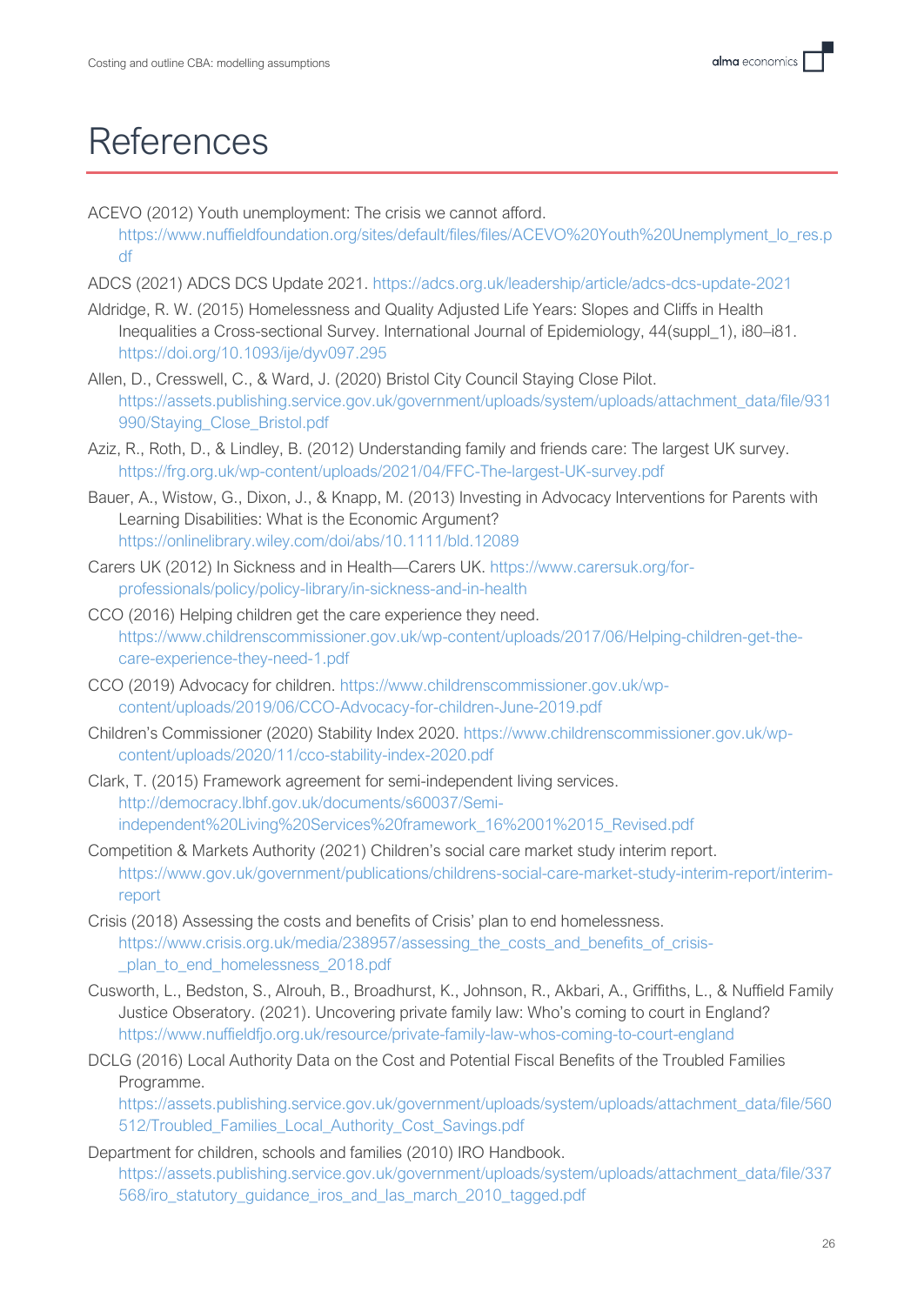Department for Education (2014) The economic value of key intermediate qualifications: Estimating the returns and lifetime productivity gains to GCSEs, A levels and apprenticeships.

[https://assets.publishing.service.gov.uk/government/uploads/system/uploads/attachment\\_data/file/387](https://assets.publishing.service.gov.uk/government/uploads/system/uploads/attachment_data/file/387160/RR398A_-_Economic_Value_of_Key_Qualifications.pdf) [160/RR398A\\_-\\_Economic\\_Value\\_of\\_Key\\_Qualifications.pdf](https://assets.publishing.service.gov.uk/government/uploads/system/uploads/attachment_data/file/387160/RR398A_-_Economic_Value_of_Key_Qualifications.pdf)

Department for Education (2016) KEEP Standard evaluation Research report: October 2016. Department for Education. [http://dera.ioe.ac.uk/27834/1/DFE-RR530-](http://dera.ioe.ac.uk/27834/1/DFE-RR530-KEEP_Standard_training_programme_for_foster_and_kinship_carers.pdf)

[KEEP\\_Standard\\_training\\_programme\\_for\\_foster\\_and\\_kinship\\_carers.pdf](http://dera.ioe.ac.uk/27834/1/DFE-RR530-KEEP_Standard_training_programme_for_foster_and_kinship_carers.pdf)

Department for Education. (2019). Children in need of help and protection CIN review: Final data and analysis.

[https://assets.publishing.service.gov.uk/government/uploads/system/uploads/attachment\\_data/file/809](https://assets.publishing.service.gov.uk/government/uploads/system/uploads/attachment_data/file/809108/CIN_review_final_analysis_publication.pdf) 108/CIN review final analysis publication.pdf

- Department for Education (2020a) Family Safeguarding. [https://assets.publishing.service.gov.uk/government/uploads/system/uploads/attachment\\_data/file/932](https://assets.publishing.service.gov.uk/government/uploads/system/uploads/attachment_data/file/932367/Hertfordshire_Family_Safeguarding.pdf) [367/Hertfordshire\\_Family\\_Safeguarding.pdf](https://assets.publishing.service.gov.uk/government/uploads/system/uploads/attachment_data/file/932367/Hertfordshire_Family_Safeguarding.pdf)
- Department for Education (2020b) Lifelong Links. [https://assets.publishing.service.gov.uk/government/uploads/system/uploads/attachment\\_data/file/955](https://assets.publishing.service.gov.uk/government/uploads/system/uploads/attachment_data/file/955953/Lifelong_Links_evaluation_report.pdf) [953/Lifelong\\_Links\\_evaluation\\_report.pdf](https://assets.publishing.service.gov.uk/government/uploads/system/uploads/attachment_data/file/955953/Lifelong_Links_evaluation_report.pdf)
- Department for Education (2020c) National assessment and accreditation system (NAAS): Evaluation of phases 1 and 2. GOV.UK. [https://www.gov.uk/government/publications/national-assessment-and](https://www.gov.uk/government/publications/national-assessment-and-accreditation-system-naas-evaluation-of-phases-1-and-2)[accreditation-system-naas-evaluation-of-phases-1-and-2](https://www.gov.uk/government/publications/national-assessment-and-accreditation-system-naas-evaluation-of-phases-1-and-2)
- Department for Education (2020d) Children in need census 2021 to 2022: Guide. <https://www.gov.uk/government/publications/children-in-need-census-2021-to-2022-guide>
- Department for Education (2021a) Apprenticeship funding in England. [https://assets.publishing.service.gov.uk/government/uploads/system/uploads/attachment\\_data/file/998](https://assets.publishing.service.gov.uk/government/uploads/system/uploads/attachment_data/file/998865/Apprenticeship_funding_in_England__from_August_2021_.pdf) [865/Apprenticeship\\_funding\\_in\\_England\\_\\_from\\_August\\_2021\\_.pdf](https://assets.publishing.service.gov.uk/government/uploads/system/uploads/attachment_data/file/998865/Apprenticeship_funding_in_England__from_August_2021_.pdf)
- Department for Education (2021b) Statistics: Looked-after children. <https://www.gov.uk/government/collections/statistics-looked-after-children>
- Department for Education (2022) Children's social work workforce 2021 <https://www.gov.uk/government/statistics/childrens-social-work-workforce-2021>
- Department for Work and Pensions (2017) Fuller Working Lives: Evidence base 2017. <https://www.gov.uk/government/publications/fuller-working-lives-evidence-base-2017>
- Department for Work and Pensions (2021, March) Family Resources Survey: Financial year 2019 to 2020. GOV.UK. [https://www.gov.uk/government/statistics/family-resources-survey-financial-year-2019-to-](https://www.gov.uk/government/statistics/family-resources-survey-financial-year-2019-to-2020)[2020](https://www.gov.uk/government/statistics/family-resources-survey-financial-year-2019-to-2020)
- Department of Health & Social Care (2021) Increasing the upper age exemption for prescription charges in line with the state pension age.

[https://assets.publishing.service.gov.uk/government/uploads/system/uploads/attachment\\_data/file/996](https://assets.publishing.service.gov.uk/government/uploads/system/uploads/attachment_data/file/996781/impact-assessment-upper-age-prescription-exemption.pdf) [781/impact-assessment-upper-age-prescription-exemption.pdf](https://assets.publishing.service.gov.uk/government/uploads/system/uploads/attachment_data/file/996781/impact-assessment-upper-age-prescription-exemption.pdf)

- Department of Health and Social Care (2015) NHS reference costs 2014 to 2015. GOV.UK. <https://www.gov.uk/government/publications/nhs-reference-costs-2014-to-2015>
- Department of Health and Social Care (2021) Aligning the upper age for NHS prescription charge exemptions with the State Pension age. [https://www.gov.uk/government/consultations/aligning-the](https://www.gov.uk/government/consultations/aligning-the-upper-age-for-nhs-prescription-charge-exemptions-with-the-state-pension-age/aligning-the-upper-age-for-nhs-prescription-charge-exemptions-with-the-state-pension-age)[upper-age-for-nhs-prescription-charge-exemptions-with-the-state-pension-age/aligning-the-upper-age](https://www.gov.uk/government/consultations/aligning-the-upper-age-for-nhs-prescription-charge-exemptions-with-the-state-pension-age/aligning-the-upper-age-for-nhs-prescription-charge-exemptions-with-the-state-pension-age)[for-nhs-prescription-charge-exemptions-with-the-state-pension-age](https://www.gov.uk/government/consultations/aligning-the-upper-age-for-nhs-prescription-charge-exemptions-with-the-state-pension-age/aligning-the-upper-age-for-nhs-prescription-charge-exemptions-with-the-state-pension-age)
- DLUHC (2022) Supporting Families Programme: funding allocations by local authority area 2022- 2023. [https://www.gov.uk/government/publications/supporting-families-programme-funding-allocations-by-](https://www.gov.uk/government/publications/supporting-families-programme-funding-allocations-by-local-authority-area-2022-2023)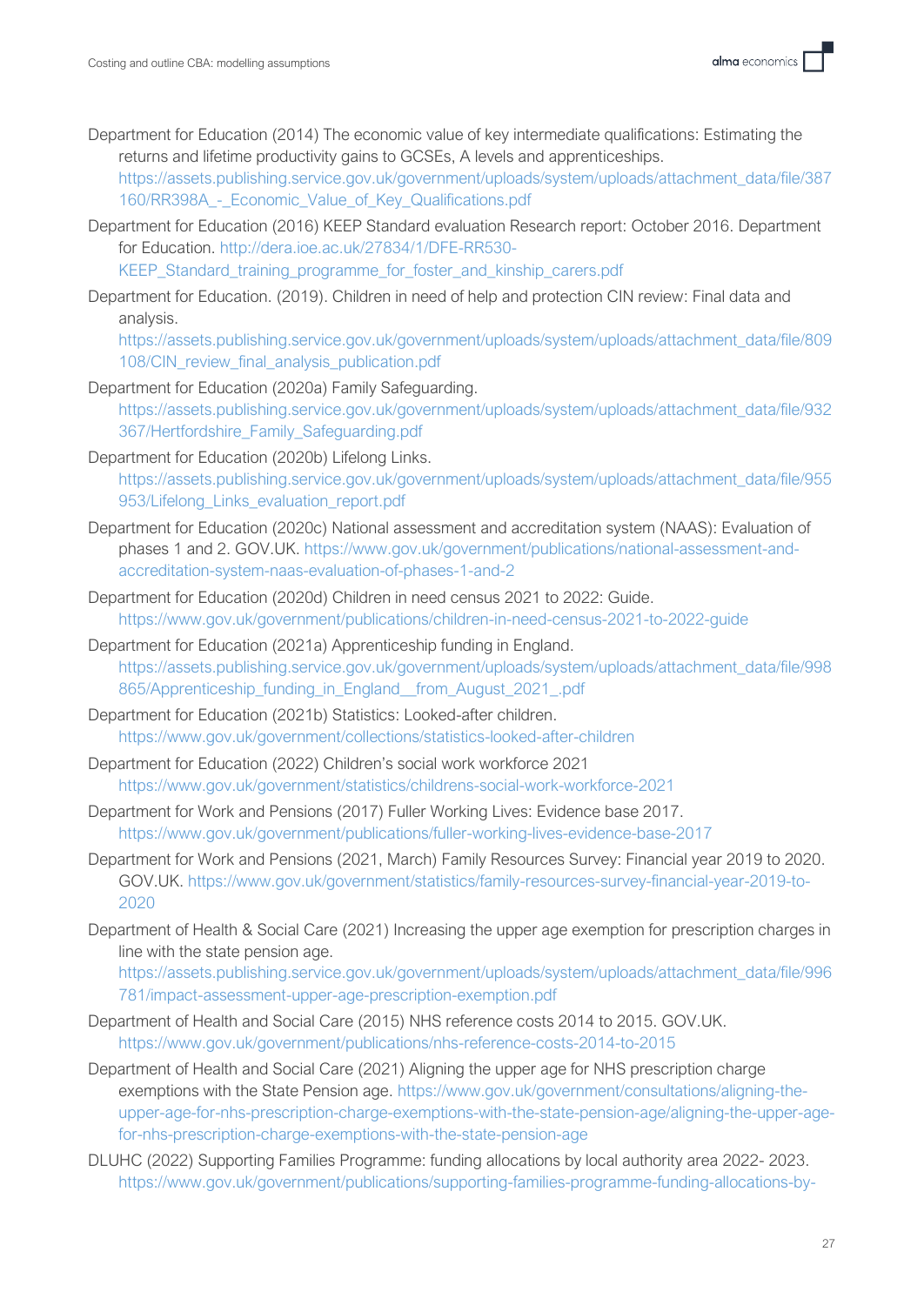[local-authority-area-2022-2023](https://www.gov.uk/government/publications/supporting-families-programme-funding-allocations-by-local-authority-area-2022-2023)

- Dixon, J., Cresswell, C., & Ward, J. (2020) The Break Staying Close, Staying Connected Project. [https://assets.publishing.service.gov.uk/government/uploads/system/uploads/attachment\\_data/file/931](https://assets.publishing.service.gov.uk/government/uploads/system/uploads/attachment_data/file/931987/Staying_Close_Break.pdf) [987/Staying\\_Close\\_Break.pdf](https://assets.publishing.service.gov.uk/government/uploads/system/uploads/attachment_data/file/931987/Staying_Close_Break.pdf)
- Education and Skills Funding Agency (2022) Section 251 documents. <https://www.gov.uk/government/collections/section-251-materials>
- Family Rights Group (2019) The highs and lows of kinship care: Analysis of a comprehensive survey of kinship carers 2019. [https://frg.org.uk/product/the-highs-and-lows-of-kinship-care-analysis-of-a](https://frg.org.uk/product/the-highs-and-lows-of-kinship-care-analysis-of-a-comprehensive-survey-of-kinship-carers-2019/)[comprehensive-survey-of-kinship-carers-2019/](https://frg.org.uk/product/the-highs-and-lows-of-kinship-care-analysis-of-a-comprehensive-survey-of-kinship-carers-2019/)
- Francis, C., Chan, J., & Drennan-Lang, G. (2018) Supported Lodgings Business Case. [https://assets.ctfassets.net/6sqqfrl11sfj/5pEDuvaFbJdaqpqWKTOJbk/df3d124c5917f2ffaffe173dc56c](https://assets.ctfassets.net/6sqqfrl11sfj/5pEDuvaFbJdaqpqWKTOJbk/df3d124c5917f2ffaffe173dc56c3ac2/Supported_Lodgings_Business_Case.pdf) [3ac2/Supported\\_Lodgings\\_Business\\_Case.pdf](https://assets.ctfassets.net/6sqqfrl11sfj/5pEDuvaFbJdaqpqWKTOJbk/df3d124c5917f2ffaffe173dc56c3ac2/Supported_Lodgings_Business_Case.pdf)
- Gautier, A., & Wellard, S. (2012) Giving up the day job?<https://kinship.org.uk/report/giving-up-the-day-job/>
- Gerber, L. A., Pang, Y. C., Ross, T., Guggenheim, M., Pecora, P. J., & Miller, J. (2019) Effects of an interdisciplinary approach to parental representation in child welfare. Children and Youth Services Review, 102, 42–55.<https://doi.org/10.1016/j.childyouth.2019.04.022>
- Greater Manchester Combined Authority (2020) Research: Cost Benefit Analysis. Greater Manchester Combined Authority. [https://www.greatermanchester-ca.gov.uk/what-we-do/research/research-cost](https://www.greatermanchester-ca.gov.uk/what-we-do/research/research-cost-benefit-analysis/)[benefit-analysis/](https://www.greatermanchester-ca.gov.uk/what-we-do/research/research-cost-benefit-analysis/)
- Heerde, J. A., Hemphill, S. A., & Scholes-Balog, K. E. (2018) The impact of transitional programmes on post-transition outcomes for youth leaving out-of-home care: A meta-analysis. Health & Social Care in the Community, 26(1), e15–e30.<https://doi.org/10.1111/hsc.12348>
- Heyes, K., Allen, D., & Hothersall, G. (2020) St Christopher's Staying Close pilot evaluation report. [https://assets.publishing.service.gov.uk/government/uploads/system/uploads/attachment\\_data/file/932](https://assets.publishing.service.gov.uk/government/uploads/system/uploads/attachment_data/file/932014/Staying_Close_St_Christopher_s.pdf) [014/Staying\\_Close\\_St\\_Christopher\\_s.pdf](https://assets.publishing.service.gov.uk/government/uploads/system/uploads/attachment_data/file/932014/Staying_Close_St_Christopher_s.pdf)
- Hirsch, D. (2021) The cost of child poverty in 2021. [https://www.lboro.ac.uk/media/media/research/crsp/downloads/the-cost-of-child-poverty-in-2021-](https://www.lboro.ac.uk/media/media/research/crsp/downloads/the-cost-of-child-poverty-in-2021--crsp-paper.pdf) [crsp-paper.pdf](https://www.lboro.ac.uk/media/media/research/crsp/downloads/the-cost-of-child-poverty-in-2021--crsp-paper.pdf)
- HM Government (n.d.) Child Tax Credit. GOV.UK. Retrieved 25 March 2022, from <https://www.gov.uk/child-tax-credit>
- HM Government (n.d.) Claim Child Benefit. GOV.UK. Retrieved 25 March 2022, from <https://www.gov.uk/child-benefit>
- HM Government (n.d.) Help and support for foster parents. GOV.UK. Retrieved 20 February 2022, from <https://www.gov.uk/support-for-foster-parents/help-with-the-cost-of-fostering>
- HM Treasury (2020) The Green Book: Appraisal and evaluation in central government. [https://www.gov.uk/government/publications/the-green-book-appraisal-and-evaluation-in-central](https://www.gov.uk/government/publications/the-green-book-appraisal-and-evaluation-in-central-governent)[governent](https://www.gov.uk/government/publications/the-green-book-appraisal-and-evaluation-in-central-governent)
- Home for good (2021) Brimming with potential: The case for supported lodgings. [https://homeforgood.org.uk/assets/site/Supported\\_Lodgings\\_Advocacy\\_Report\\_FINAL\\_Web.pdf](https://homeforgood.org.uk/assets/site/Supported_Lodgings_Advocacy_Report_FINAL_Web.pdf)
- ICHA (2020) ICHA "State of the Sector" survey 7 November 2020. [https://icha.azurewebsites.net/Public/Document/Download/3?fileName=e0c7f4b5-4ed8-491c-9273-](https://icha.azurewebsites.net/Public/Document/Download/3?fileName=e0c7f4b5-4ed8-491c-9273-11cadfb34df3.pdf) [11cadfb34df3.pdf](https://icha.azurewebsites.net/Public/Document/Download/3?fileName=e0c7f4b5-4ed8-491c-9273-11cadfb34df3.pdf)
- London Economics (2021) The net Exchequer impact of increasing pay for Agenda for Change staff. [https://londoneconomics.co.uk/wp-content/uploads/2021/01/LE-NHS-Trade-Unions-Net-Exchequer](https://londoneconomics.co.uk/wp-content/uploads/2021/01/LE-NHS-Trade-Unions-Net-Exchequer-impact-of-increasing-AfC-pay-18-01-2021-STC.pdf)[impact-of-increasing-AfC-pay-18-01-2021-STC.pdf](https://londoneconomics.co.uk/wp-content/uploads/2021/01/LE-NHS-Trade-Unions-Net-Exchequer-impact-of-increasing-AfC-pay-18-01-2021-STC.pdf)

Loughborough University (2012) Evaluation of the Staying Put: 18 Plus Family Placement Programme: Final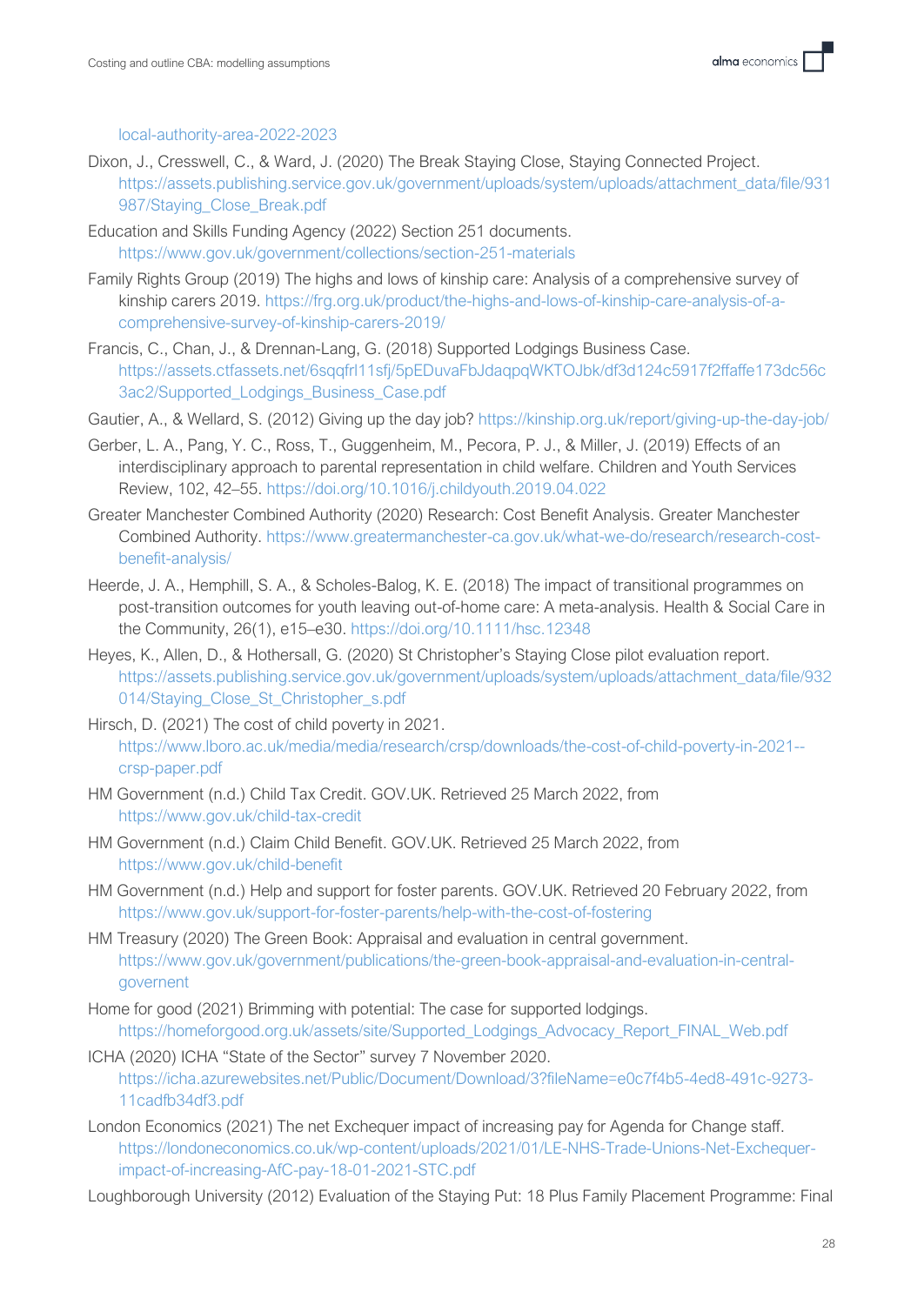report.

[https://assets.publishing.service.gov.uk/government/uploads/system/uploads/attachment\\_data/file/183](https://assets.publishing.service.gov.uk/government/uploads/system/uploads/attachment_data/file/183518/DFE-RR191.pdf) [518/DFE-RR191.pdf](https://assets.publishing.service.gov.uk/government/uploads/system/uploads/attachment_data/file/183518/DFE-RR191.pdf)

- McDermid, S., & Baker, C. (2016) The evaluation of the Mockingbird Family Model. <https://www.gov.uk/government/publications/mockingbird-family-model-evaluation>
- McGrath, P., & Wrafter, E. (2021) Kinship Care Financial Allowances Survey. [https://kinship.org.uk/wp](https://kinship.org.uk/wp-content/uploads/Kinship-Care-Financial-Allowances-Survey-3.pdf)[content/uploads/Kinship-Care-Financial-Allowances-Survey-3.pdf](https://kinship.org.uk/wp-content/uploads/Kinship-Care-Financial-Allowances-Survey-3.pdf)
- MHCLG (2018) National evaluation of the Troubled Families Programme 2015—2020. [https://assets.publishing.service.gov.uk/government/uploads/system/uploads/attachment\\_data/file/694](https://assets.publishing.service.gov.uk/government/uploads/system/uploads/attachment_data/file/694356/20180326_Troubled_Families_-_families_outcomes_report.pdf) 356/20180326 Troubled Families - families outcomes report.pdf
- MHCLG (2019) National evaluation of the Troubled Families Programme 2015 to 2020: Findings. [https://www.gov.uk/government/publications/national-evaluation-of-the-troubled-families-programme-](https://www.gov.uk/government/publications/national-evaluation-of-the-troubled-families-programme-2015-to-2020-findings)[2015-to-2020-findings](https://www.gov.uk/government/publications/national-evaluation-of-the-troubled-families-programme-2015-to-2020-findings)
- Ministry of Justice (2021) Family Court Statistics Quarterly: October to December 2020. GOV.UK. <https://www.gov.uk/government/statistics/family-court-statistics-quarterly-october-to-december-2020>

Moriarty, J., Steils, N., Hickman, B., Manthorpe, J., & Baginsky, M. (2021) Evaluation of the Firstline Leafership Programme: Evaluation Report. [https://assets.publishing.service.gov.uk/government/uploads/system/uploads/attachment\\_data/file/987](https://assets.publishing.service.gov.uk/government/uploads/system/uploads/attachment_data/file/987355/Firstline_leadership_programme_evaluation_report_round_2.pdf) [355/Firstline\\_leadership\\_programme\\_evaluation\\_report\\_round\\_2.pdf](https://assets.publishing.service.gov.uk/government/uploads/system/uploads/attachment_data/file/987355/Firstline_leadership_programme_evaluation_report_round_2.pdf)

- Nandy, S., & Selwyn, J. (2011) Spotlight on kinship care. [https://www.bristol.ac.uk/media](https://www.bristol.ac.uk/media-library/sites/sps/migrated/documents/execsum.pdf)[library/sites/sps/migrated/documents/execsum.pdf](https://www.bristol.ac.uk/media-library/sites/sps/migrated/documents/execsum.pdf)
- NHS (2019) NHS England » Missed GP appointments costing NHS millions. <https://www.england.nhs.uk/2019/01/missed-gp-appointments-costing-nhs-millions/>
- OECD (2022) Health resources—Pharmaceutical spending—OECD data. <http://data.oecd.org/healthres/pharmaceutical-spending.htm>
- Ofsted (2021) Fostering in England 2020 to 2021: Main findings. [https://www.gov.uk/government/statistics/fostering-in-england-1-april-2020-to-31-march-](https://www.gov.uk/government/statistics/fostering-in-england-1-april-2020-to-31-march-2021/fostering-in-england-2020-to-2021-main-findings)[2021/fostering-in-england-2020-to-2021-main-findings](https://www.gov.uk/government/statistics/fostering-in-england-1-april-2020-to-31-march-2021/fostering-in-england-2020-to-2021-main-findings)
- Ofsted (2022) Why do children go into children's homes? [https://www.gov.uk/government/statistics/fostering-in-england-1-april-2020-to-31-march-](https://www.gov.uk/government/statistics/fostering-in-england-1-april-2020-to-31-march-2021/fostering-in-england-2020-to-2021-main-findings)[2021/fostering-in-england-2020-to-2021-main-findings](https://www.gov.uk/government/statistics/fostering-in-england-1-april-2020-to-31-march-2021/fostering-in-england-2020-to-2021-main-findings)
- O'Leary, C., Allen, D., & Hothersall, G. (2020). North East Lincolnshire Staying Close pilot Evaluation report.

[https://assets.publishing.service.gov.uk/government/uploads/system/uploads/attachment\\_data/file/932](https://assets.publishing.service.gov.uk/government/uploads/system/uploads/attachment_data/file/932000/Staying_Close_NE_Lincolnshire.pdf) [000/Staying\\_Close\\_NE\\_Lincolnshire.pdf](https://assets.publishing.service.gov.uk/government/uploads/system/uploads/attachment_data/file/932000/Staying_Close_NE_Lincolnshire.pdf)

- ONS (2022a) 16-24 year old population: All persons: 000s—Office for National Statistics. [https://www.ons.gov.uk/employmentandlabourmarket/peopleinwork/employmentandemployeetypes/ti](https://www.ons.gov.uk/employmentandlabourmarket/peopleinwork/employmentandemployeetypes/timeseries/jn5r/lms) [meseries/jn5r/lms](https://www.ons.gov.uk/employmentandlabourmarket/peopleinwork/employmentandemployeetypes/timeseries/jn5r/lms)
- ONS (2022b) Apprenticeships and traineeships, Academic Year 2021/22. [https://explore-education](https://explore-education-statistics.service.gov.uk/find-statistics/apprenticeships-and-traineeships)[statistics.service.gov.uk/find-statistics/apprenticeships-and-traineeships](https://explore-education-statistics.service.gov.uk/find-statistics/apprenticeships-and-traineeships)
- Ott, E. M., McGrath-Lone, L., Pinto, V. S., Sanders-Ellis, D., & Trivedi, H. (2020) Mockingbird programme Evaluation report.

[https://assets.publishing.service.gov.uk/government/uploads/system/uploads/attachment\\_data/file/933](https://assets.publishing.service.gov.uk/government/uploads/system/uploads/attachment_data/file/933119/Fostering_Network_Mockingbird.pdf) [119/Fostering\\_Network\\_Mockingbird.pdf](https://assets.publishing.service.gov.uk/government/uploads/system/uploads/attachment_data/file/933119/Fostering_Network_Mockingbird.pdf)

Prescription Charges Coalition. (2017) Still Paying the Price Prescription Charges and People with Long-Term Conditions.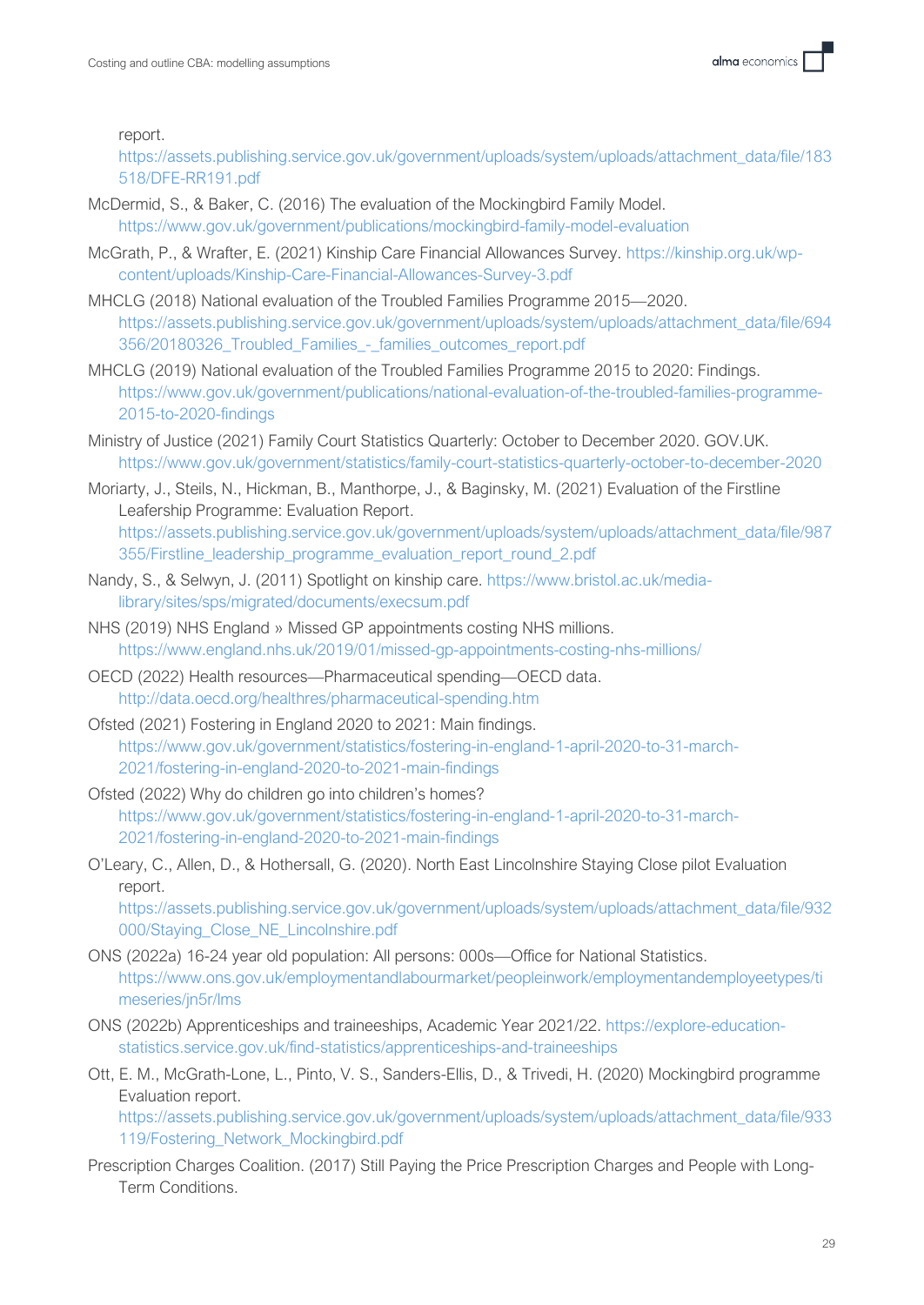[http://www.prescriptionchargescoalition.org.uk/uploads/1/2/7/5/12754304/still\\_paying\\_the\\_price\\_june\\_](http://www.prescriptionchargescoalition.org.uk/uploads/1/2/7/5/12754304/still_paying_the_price_june_2017.pdf) [2017.pdf](http://www.prescriptionchargescoalition.org.uk/uploads/1/2/7/5/12754304/still_paying_the_price_june_2017.pdf)

Rodger, J., Allan, T., Elliot, S., & York Consulting LLP. (2020) Family Safeguarding Evaluation report. Department for Education.

[https://assets.publishing.service.gov.uk/government/uploads/system/uploads/attachment\\_data/file/932](https://assets.publishing.service.gov.uk/government/uploads/system/uploads/attachment_data/file/932367/Hertfordshire_Family_Safeguarding.pdf) [367/Hertfordshire\\_Family\\_Safeguarding.pdf](https://assets.publishing.service.gov.uk/government/uploads/system/uploads/attachment_data/file/932367/Hertfordshire_Family_Safeguarding.pdf)

- Rubin, D., O'Reilly, A., Luan, X., & Localio, R. (2007) The Impact of Placement Stability on Behavioral Wellbeing for Children in Foster Care. [https://publications.aap.org/pediatrics/article](https://publications.aap.org/pediatrics/article-abstract/119/2/336/70277/The-Impact-of-Placement-Stability-on-Behavioral?redirectedFrom=fulltext)[abstract/119/2/336/70277/The-Impact-of-Placement-Stability-on-Behavioral?redirectedFrom=fulltext](https://publications.aap.org/pediatrics/article-abstract/119/2/336/70277/The-Impact-of-Placement-Stability-on-Behavioral?redirectedFrom=fulltext)
- Salomon, J. A., Haagsma, J. A., Davis, A., de Noordhout, C. M., Polinder, S., Havelaar, A. H., Cassini, A., Devleesschauwer, B., Kretzschmar, M., Speybroeck, N., Murray, C. J. L., & Vos, T. (2015). Disability weights for the Global Burden of Disease 2013 study. The Lancet Global Health, 3(11), e712–e723. [https://doi.org/10.1016/S2214-109X\(15\)00069-8](https://doi.org/10.1016/S2214-109X(15)00069-8)
- Social Work England. (2021). Social Work England Annual Report and Accounts for the period 1 April 2020—31 March 2021. [https://www.socialworkengland.org.uk/about/publications/annual-report-and](https://www.socialworkengland.org.uk/about/publications/annual-report-and-accounts-2020-to-2021/)[accounts-2020-to-2021/](https://www.socialworkengland.org.uk/about/publications/annual-report-and-accounts-2020-to-2021/)
- Taylor, S. (2020) Semi Independent Living Policy and Overview Committee Information Report. [https://modgov.hillingdon.gov.uk/documents/s47627/200129%20-](https://modgov.hillingdon.gov.uk/documents/s47627/200129%20-%20Semi%20Independent%20Living.pdf) [%20Semi%20Independent%20Living.pdf](https://modgov.hillingdon.gov.uk/documents/s47627/200129%20-%20Semi%20Independent%20Living.pdf)
- The Fostering Network. (2010) Update to The Cost of Foster Care. <https://www.thefosteringnetwork.org.uk/sites/default/files/content/update-cost-foster-care.pdf>
- The Fostering Network. (2021) Mockingbird Programme Update. [https://thefosteringnetwork.org.uk/sites/default/files/2021-](https://thefosteringnetwork.org.uk/sites/default/files/2021-12/Mockingbird%20Programme%20Update%202021.pdf) [12/Mockingbird%20Programme%20Update%202021.pdf](https://thefosteringnetwork.org.uk/sites/default/files/2021-12/Mockingbird%20Programme%20Update%202021.pdf)
- Wade, J., & Dixon, J. (2006) Making a home, finding a job: Investigating early housing and employment outcomes for young people leaving care. Child & Family Social Work, 11(3), 199–208. <https://doi.org/10.1111/j.1365-2206.2006.00428.x>
- Winokur, M. A., Holtan, A., & Batchelder, K. E. (2018) Systematic Review of Kinship Care Effects on Safety, Permanency, and Well-Being Outcomes. Research on Social Work Practice, 28(1), 19–32. <https://doi.org/10.1177/1049731515620843>
- Weyts, Arabella. "The Educational Achievements of Looked after Children: Do Welfare Systems Make a Difference to Outcomes?" Adoption & Fostering 28, no. 3 (October 1, 2004): 7–19. [https://doi.org/10.1177/030857590402800303.](https://doi.org/10.1177/030857590402800303)